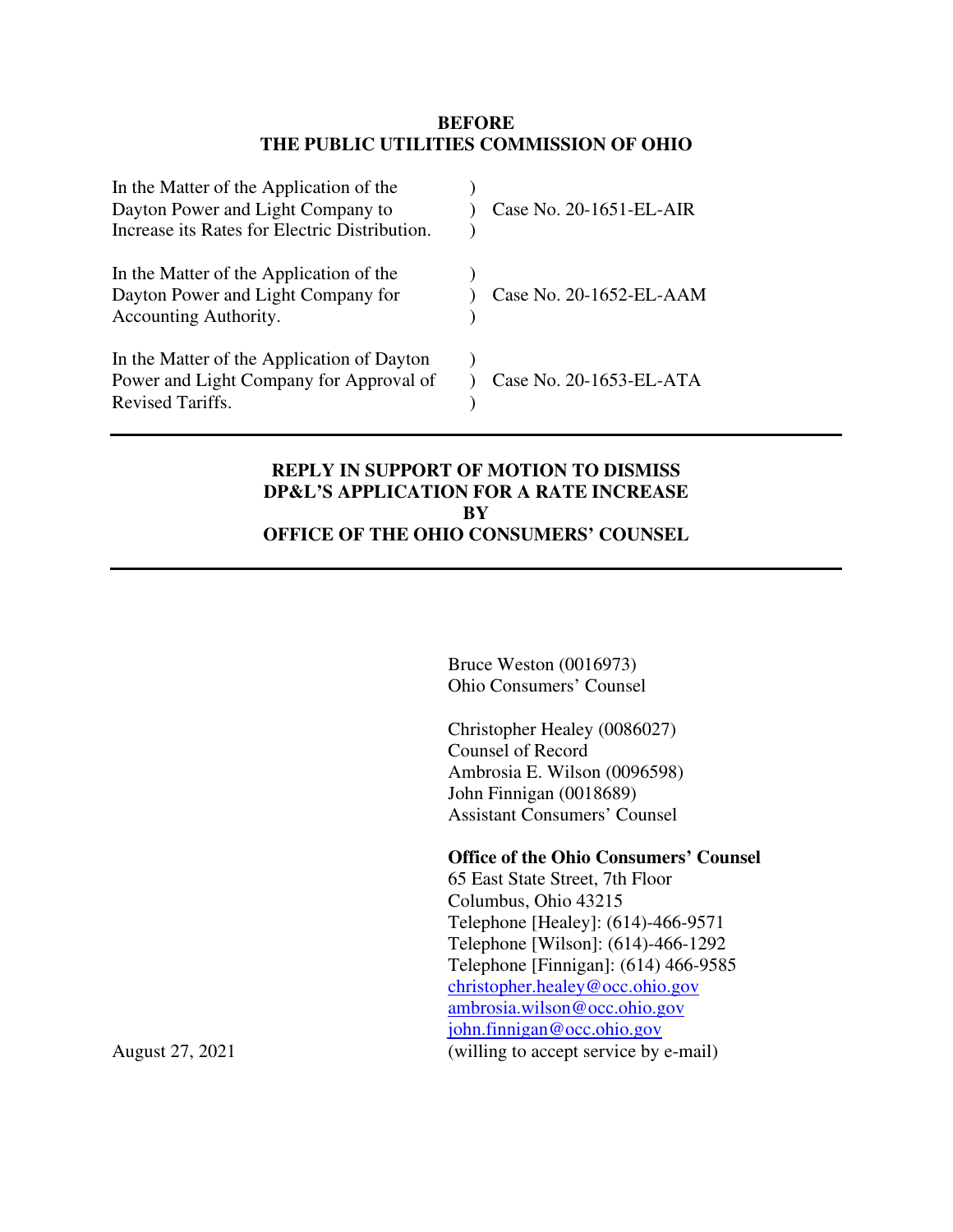# **TABLE OF CONTENTS**

| I.   |           |                                                                             |                                                                             |  |  |  |  |
|------|-----------|-----------------------------------------------------------------------------|-----------------------------------------------------------------------------|--|--|--|--|
| II.  |           |                                                                             |                                                                             |  |  |  |  |
|      | A.        | The PUCO has a duty to enforce the rate freeze, regardless of anything that |                                                                             |  |  |  |  |
|      | <b>B.</b> |                                                                             |                                                                             |  |  |  |  |
|      | $C$ .     |                                                                             |                                                                             |  |  |  |  |
|      | D.        | The rate freeze has survived DP&L's various legal maneuverings over the     |                                                                             |  |  |  |  |
|      |           | $\mathbf{i}$ .                                                              | The rate freeze continued when the PUCO continued ESP I beyond              |  |  |  |  |
|      |           | ii.                                                                         | The rate freeze continued when DP&L withdrew ESP II and reverted to         |  |  |  |  |
|      |           | iii.                                                                        | The lack of a motion to dismiss DP&L's 2015 Rate Case did not modify        |  |  |  |  |
|      |           | iv.                                                                         | The rate freeze continued when DP&L withdrew ESP III and reverted           |  |  |  |  |
|      | E.        |                                                                             | The plain language of the ESP I Settlement allows the PUCO to freeze DP&L's |  |  |  |  |
|      | F.        |                                                                             |                                                                             |  |  |  |  |
|      | G.        |                                                                             | OCC's conduct in other proceedings does not bar OCC from enforcing the      |  |  |  |  |
| III. |           |                                                                             |                                                                             |  |  |  |  |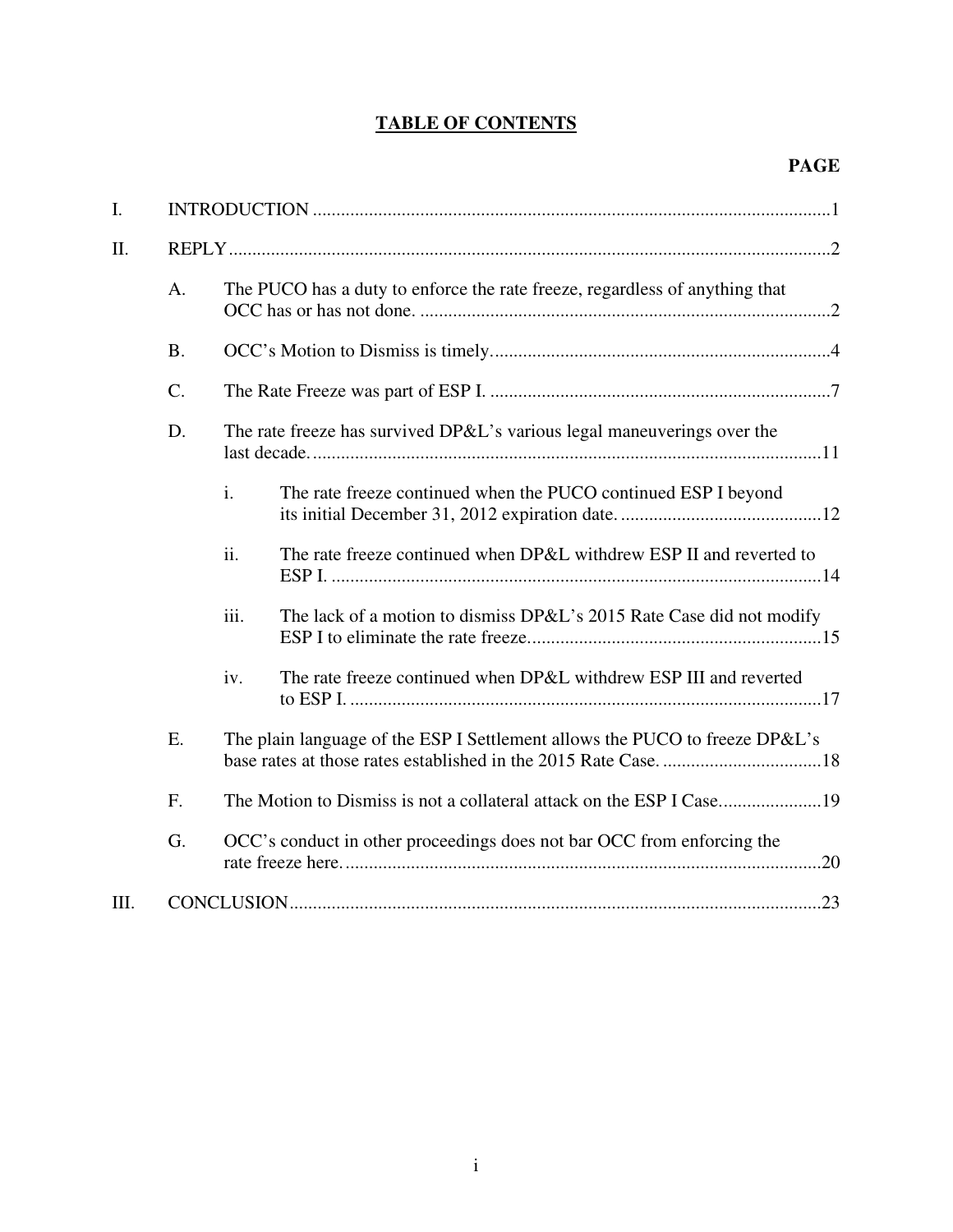#### **BEFORE THE PUBLIC UTILITIES COMMISSION OF OHIO**

| In the Matter of the Application of the<br>Dayton Power and Light Company to<br>Increase its Rates for Electric Distribution. | Case No. 20-1651-EL-AIR |
|-------------------------------------------------------------------------------------------------------------------------------|-------------------------|
| In the Matter of the Application of the<br>Dayton Power and Light Company for<br>Accounting Authority.                        | Case No. 20-1652-EL-AAM |
| In the Matter of the Application of Dayton<br>Power and Light Company for Approval of<br>Revised Tariffs.                     | Case No. 20-1653-EL-ATA |

## **REPLY IN SUPPORT OF MOTION TO DISMISS DP&L'S APPLICATION FOR A RATE INCREASE BY OFFICE OF THE OHIO CONSUMERS' COUNSEL**

#### **I. INTRODUCTION**

In 2009, the Office of the Ohio Consumers' Counsel ("OCC"), the Staff of the Public Utilities Commission of Ohio ("PUCO"), and the Dayton Power and Light Company ("DP&L"), and others, agreed to the terms of a settlement (the "ESP I Settlement").<sup>1</sup> Among other terms of the ESP I Settlement package, OCC agreed that DP&L could continue charging consumers under its "Rate Stabilization Charge" until December 31, 2012, and in exchange, DP&L agreed to freeze its base distribution rates, also until December 31, 2012.<sup>2</sup>

Twelve years later, DP&L is still charging consumers under the Rate Stabilization Charge (despite the end date of December 31, 2012 under ESP I) —about \$79 million per year—but consumers are not getting the benefit of the bargain in the form of the rate freeze. To the

<sup>1</sup> *In re Application of the Dayton Power & Light Co. for Approval of its Elec. Sec. Plan*, Case No. 08-1094-EL-SSO (the "ESP I Case"), Stipulation and Recommendation (Feb. 24, 2009) (the "ESP I Settlement").

<sup>2</sup> ESP I Settlement ¶¶ 3, 18.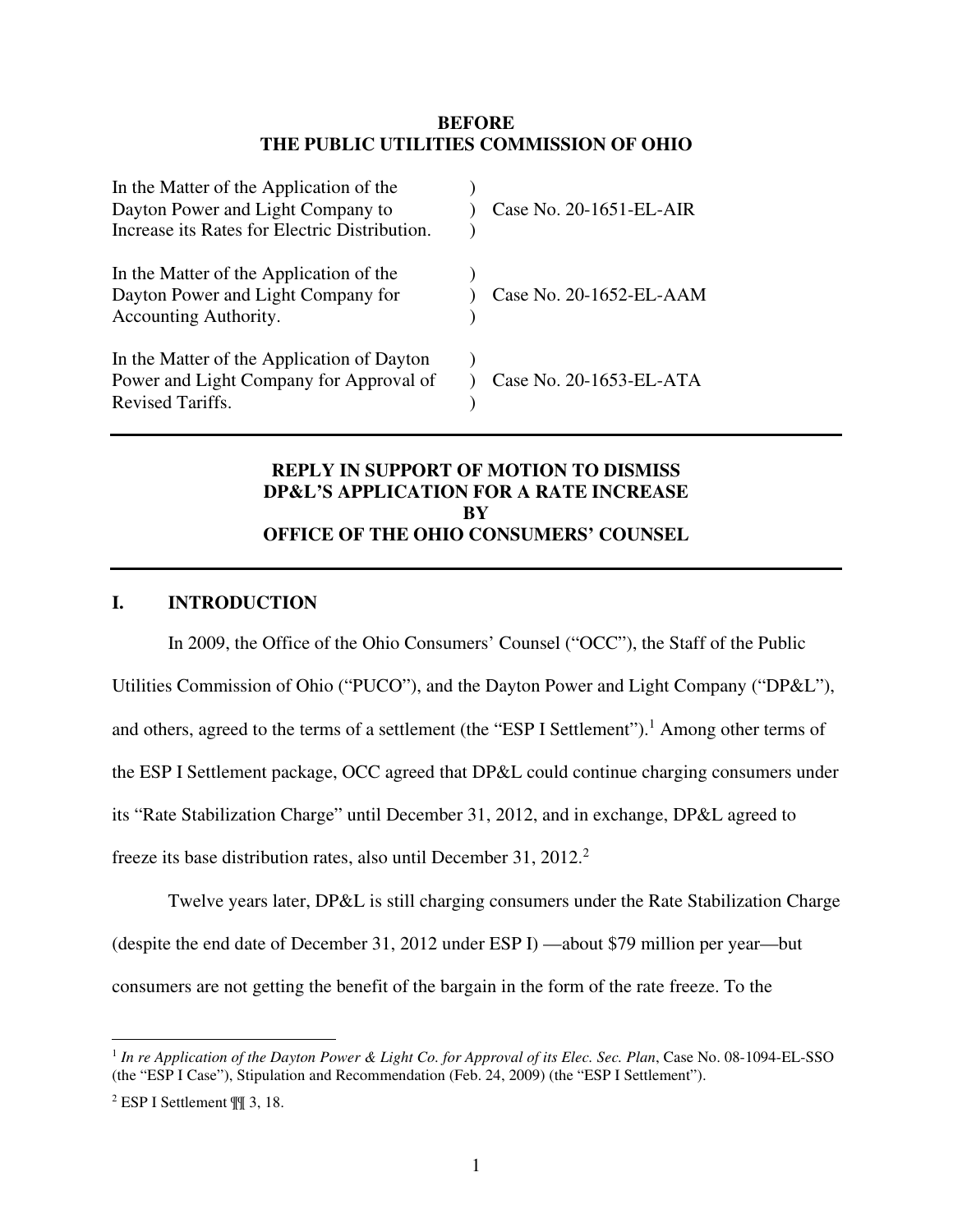contrary, DP&L circumvented the ESP I settlement by obtaining a distribution rate increase while a different electric security plan, ESP III, was in effect, and then reverted (for the second time) to ESP I, with all of the ESP I charges to consumers continuing, but with increased distribution rates, contrary to the rate freeze provision of ESP  $I<sup>3</sup>$  Now, having received one base rate increase in 2018, DP&L wants to squeeze yet another base rate increase from its consumers, violating the terms of the PUCO-approved settlement resolving DP&L's ESP I.

The lack of justice for consumers is apparent, where DP&L continues to reap *its* rewards under the ESP I Settlement in the form of the Rate Stabilization Charge—at consumer expense while consumers are not receiving the benefit of *their* bargain in the form of a rate freeze. DP&L said it best when, in arguing for the stability charge to continue during the ESP I period, it pled, "The Commission should not permit the Joint Movants to elect to take the benefits of a settlement package, but to rid themselves of the corresponding obligations. The Commission should thus continue the entire package—not just part of it—until a new ESP is approved."<sup>4</sup>

The PUCO should protect consumers by granting OCC's Motion to Dismiss.<sup>5</sup>

#### **II. REPLY**

#### **A. The PUCO has a duty to enforce the rate freeze, regardless of anything that OCC has or has not done.**

The general theme of DP&L's memorandum contra is that the PUCO should decline to enforce the rate freeze found in ESP I because, according to DP&L, OCC has done or not done various things in the last 12 years, thus causing OCC to waive the right to enforce the rate

<sup>3</sup> *In re Application of the Dayton Power & Light Co. to Increase its Rates for Elec. Distribution*, Case No. 15-1830- EL-SSO (the "2015 Rate Case"), Opinion & Order (Sept. 26, 2018) (the "2015 Rate Case Order").

<sup>4</sup> *In re Application of the Dayton Power & Light Co. for Approval of its Electric Security Plan*, Case No. 12-426- EL-SSO, Motion of Applicant the Dayton Power and Light Company to Continue Briefly Current Rates until Implementation of Terms of a Commission Order at 14-15(Nov. 7, 2012).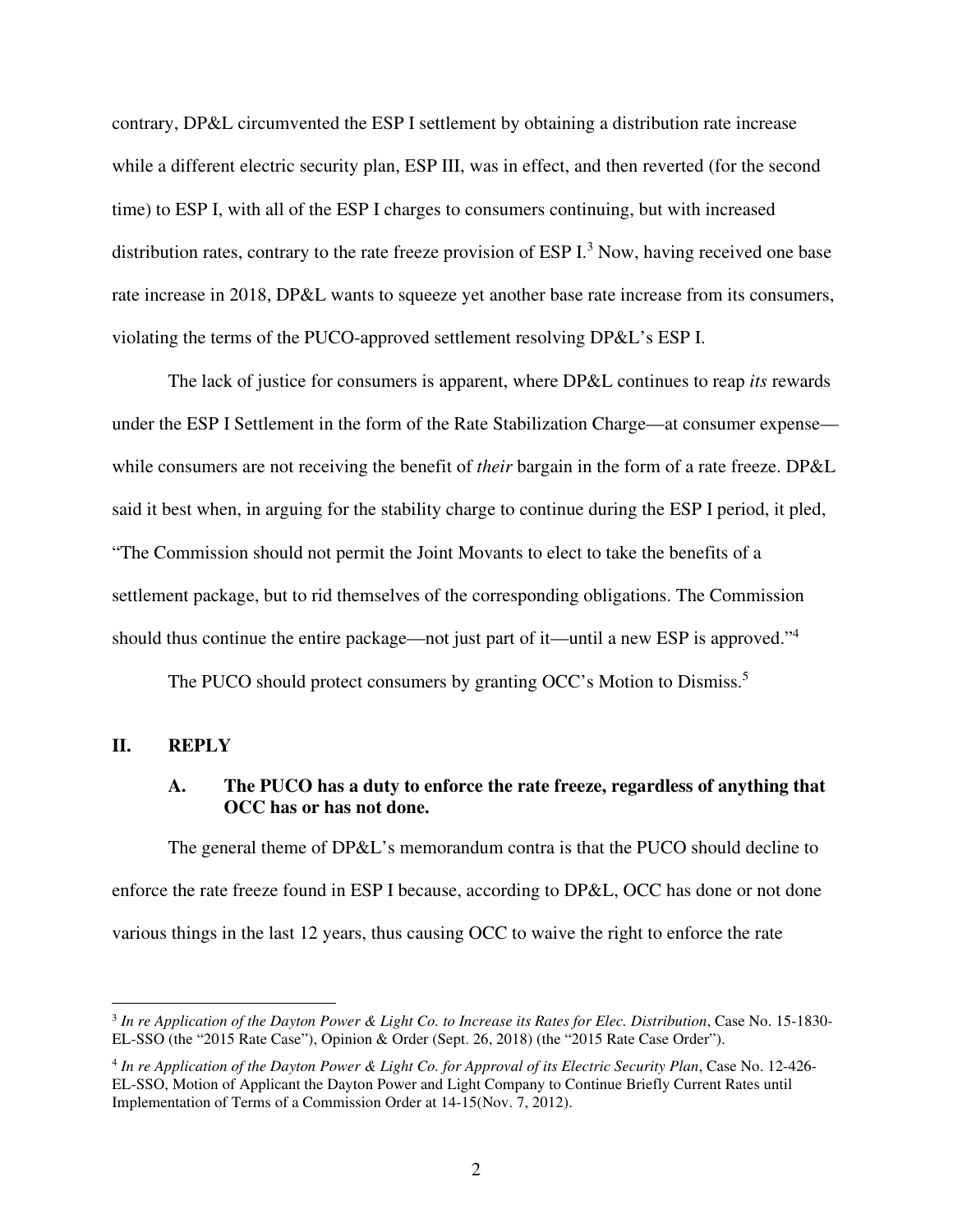freeze.<sup>6</sup> What all of these arguments overlook is that (i) DP&L must follow the PUCO's orders, regardless of anything OCC does or does not do, and (ii) the PUCO must enforce its orders, regardless of anything OCC does or does not do.

Under R.C. 4905.54, every public utility, which includes DP&L, "shall comply with every order, direction, and requirement of the public utilities commission made under authority of this chapter and Chapters 4901., 4903., 4907., and 4909. of the Revised Code, so long as they remain in force." The PUCO can likewise assess a forfeiture if the utility "fails to comply with an order, direction, or requirement of the commission that was officially promulgated."<sup>7</sup> Thus, even if OCC had chosen to do nothing at all, DP&L had an affirmative duty to comply with the PUCO's ESP I Order by complying with the distribution rate freeze. By filing this rate case while ESP I is in effect, DP&L failed to comply with the PUCO's order approving the rate freeze.

Likewise, the PUCO has an independent duty to enforce its own rulings. Under R.C. 4903.10(B), the PUCO can "abrogate or modify" one of its orders if, after a party applies for rehearing, the PUCO "is of the opinion that the original order or any part thereof is in any respect unjust or unwarranted." In the absence of a timely application for rehearing, there is no statute allowing the PUCO to go back and modify its prior orders—for example, to remove the rate

<sup>&</sup>lt;sup>5</sup> Motion to Dismiss DP&L's Application for a Rate Increase by Office of the Ohio Consumers' Counsel (Aug. 5, 2021).

<sup>6</sup> *See generally* The Dayton Power and Light Company d/b/a AES Ohio's Memorandum in Opposition to Motion to Dismiss Application for a Rate Increase by the Office of the Ohio Consumers' Counsel (Aug. 20, 2021) (the "DP&L Memo Contra") (arguing that OCC's motion is barred as a collateral attack, OCC's motion is untimely, that OCC forfeited arguments regarding the rate freeze by not making them in the past, and that OCC's motion is inconsistent with other proceedings).

 $7$  R.C. 4905.54.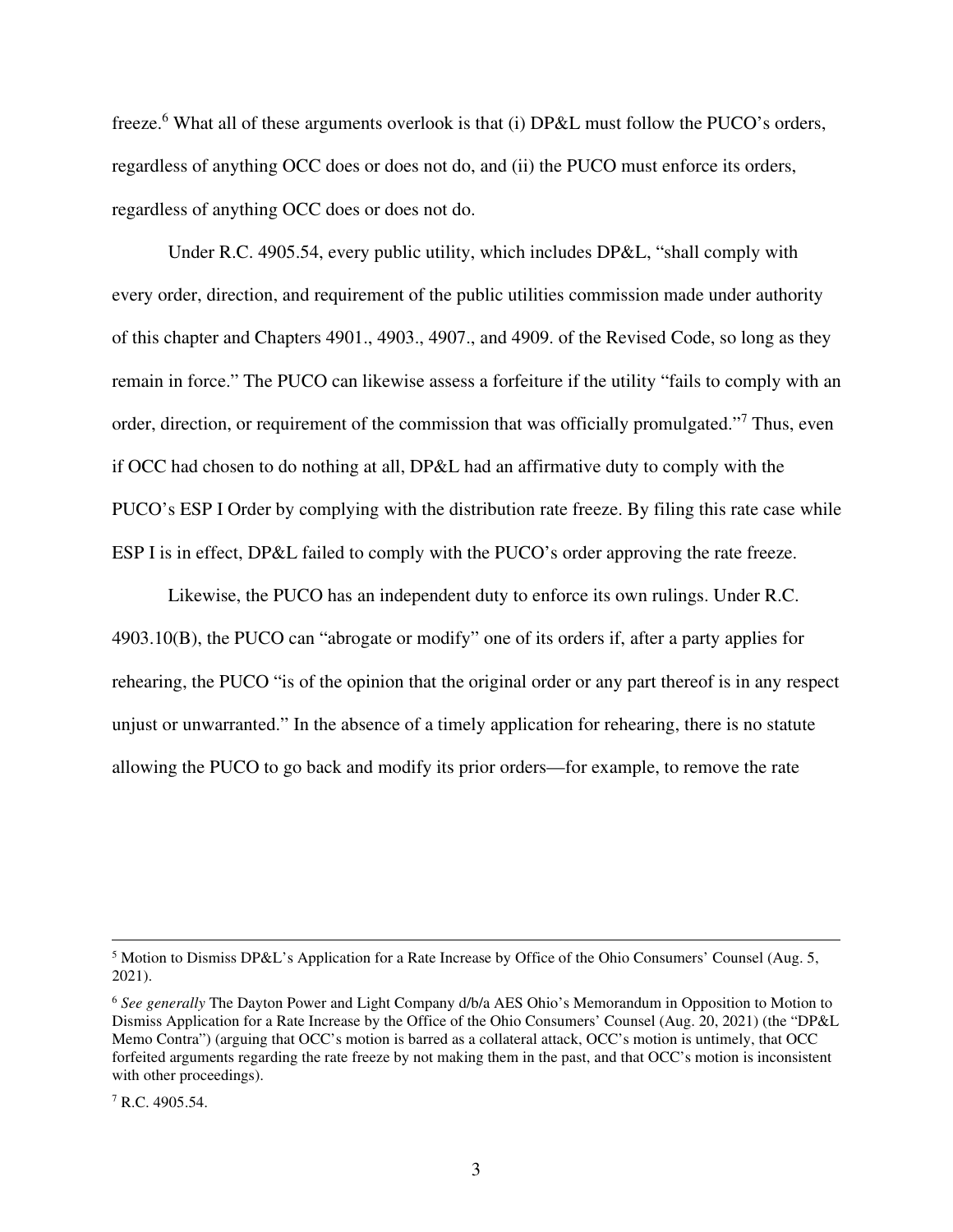freeze that was lawfully approved as part of ESP  $I$ .<sup>8</sup> Thus, whether OCC may have "waived" its right to enforce the rate freeze is irrelevant—the PUCO should be enforcing it on its own.

#### **B. OCC's Motion to Dismiss is timely.**

DP&L argues that the PUCO should deny OCC's motion to dismiss because "OCC waited 248 days after AES Ohio filed its application in this proceeding before filing a motion to dismiss."<sup>9</sup> According to DP&L, OCC should have filed its motion within 28 days of the Application in this case, relying on Rules of Civil Procedure  $1(B)$  and  $12(A)(2)$ .<sup>10</sup>

DP&L's timeliness argument fails. Rule of Civil Procedure 1(B) does not apply. In its attempt to turn this civil rule into a PUCO rule, DP&L cites R.C. 4903.082, which states that "the Rules of Civil Procedure should be used wherever practicable."<sup>11</sup> But R.C. 4903.082 is a *discovery* statute. It states, in its entirety, "All parties and intervenors shall be granted ample rights of discovery. The present rules of the public utilities commission should be reviewed regularly by the commission to aid full and reasonable discovery by all parties. Without limiting the commission's discretion, the Rules of Civil Procedure should be used wherever practicable." The reference to the Rules of Civil Procedure, therefore, is related to parties' discovery rights, not motion practice. Motion practice before the PUCO is governed by O.A.C. 4901-1-12. And there is no requirement under O.A.C. 4901-1-12 that a party file a motion to dismiss within 28 days of a utility's application. Likewise, DP&L cited no case in which the PUCO has relied on Ohio's Rules of Civil Procedure to deny a motion to dismiss as untimely.

<sup>8</sup> *See In re Ohio Edison Co.*, 2020-Ohio-5450, ¶ 20 ("The commission is a creature of statute and may act only under the authority conferred on it by the General Assembly."); R.C. Chapter 4903 (no provision allowing the PUCO to abrogate or modify a prior order in the absence of an application for rehearing).

<sup>9</sup> DP&L Memo Contra at 6.

<sup>10</sup> *Id.* at 6-7.

 $11$  *Id.* at 6.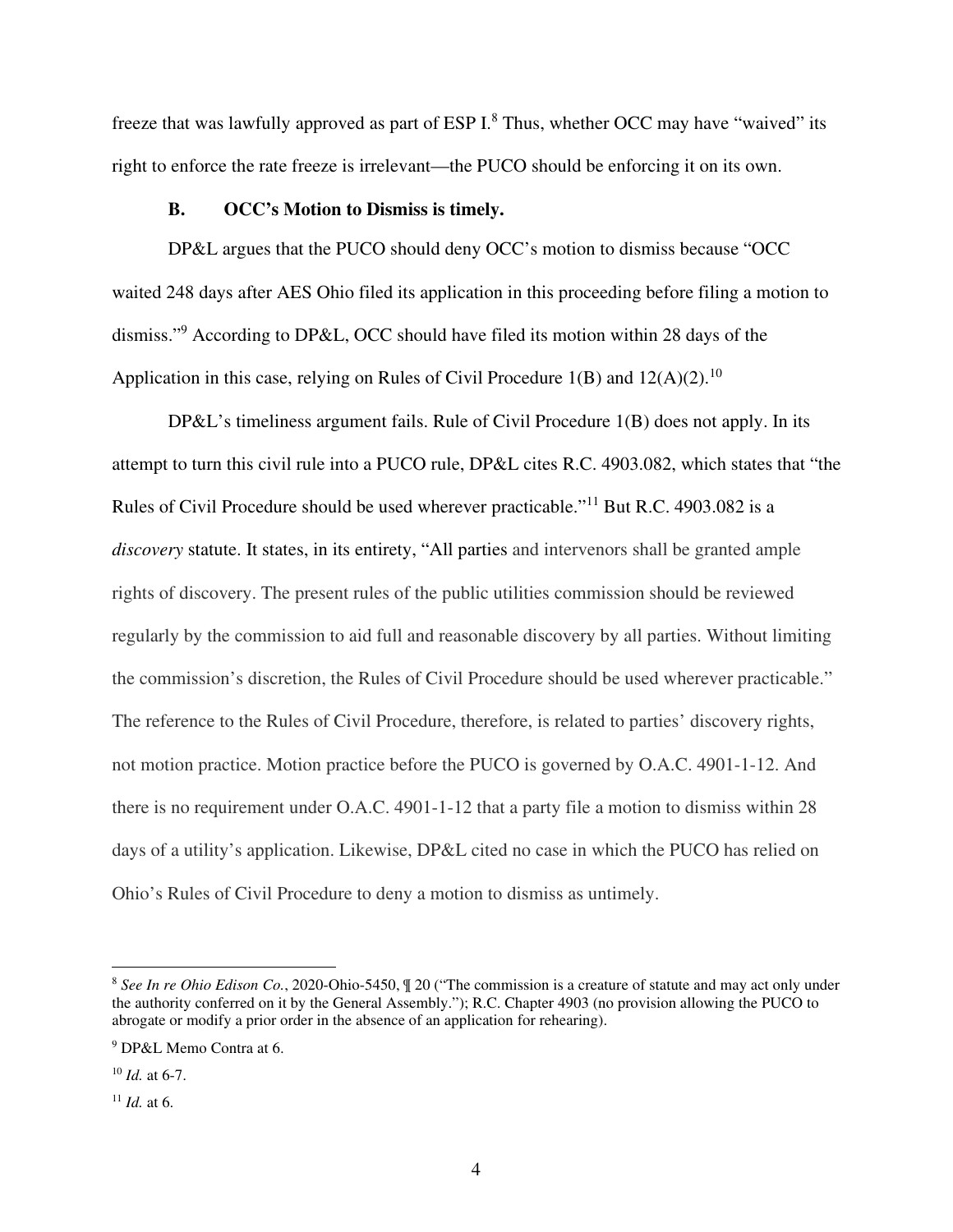Further, the timing of OCC's motion to dismiss makes sense in the context of OCC's other advocacy before the PUCO. In DP&L's recently litigated quadrennial review case, OCC recommended that DP&L's ESP I be terminated, and that DP&L be required to pursue a market rate offer ("MRO") instead.<sup>12</sup> Had OCC succeeded in that argument, ESP I would have ended and there would be no rate freeze to enforce. Thus, it was in the interests of administrative efficiency that OCC wait for that case to be resolved before filing a motion to dismiss this rate case.

Any untimeliness has been brought on by DP&L itself, aided and abetted by the PUCO's failure to issue a final, appealable order on OCC's rehearing request. OCC timely raised the rate freeze issue in its January 17, 2020 request for rehearing that followed the PUCO's year end 2019 ruling allowing DP&L to revert to ESP I with stability charges intact but no corresponding rate freeze.<sup>13</sup>

For sixteen months, the PUCO delayed ruling on the issue, all the while allowing DP&L to charge customers for the 2018 increased base distribution rates and the \$79 million annual stability charge. DP&L did not wait for the PUCO to resolve OCC's objection. Instead, on November 30, 2020, DP&L filed an application to increase distribution rates to consumers during the ESP I rate period. DP&L was aware that OCC was contesting its increased distribution rates to DP&L consumers but yet chose to forge forward with another rate increase for its unlucky consumers.

<sup>12</sup> *In re Application of the Dayton Power & Light Co. for a Finding that its Current Elec. Sec. Plan Passes the Significantly Excessive Earnings Test & More Favorable in the Aggregate Test in R.C. 4928.143(E)*, Case No. 20- 680-EL-UNC, Initial Brief for Consumer Protection by Office of the Ohio Consumers' Counsel at 18-20 (Feb. 12, 2021).

<sup>13</sup> *In re Application of Dayton Power & Light for Approval of an Electric Security Plan*, Case No. 08-1094-EL-SSO, Second Finding & Order (Dec. 18, 2019).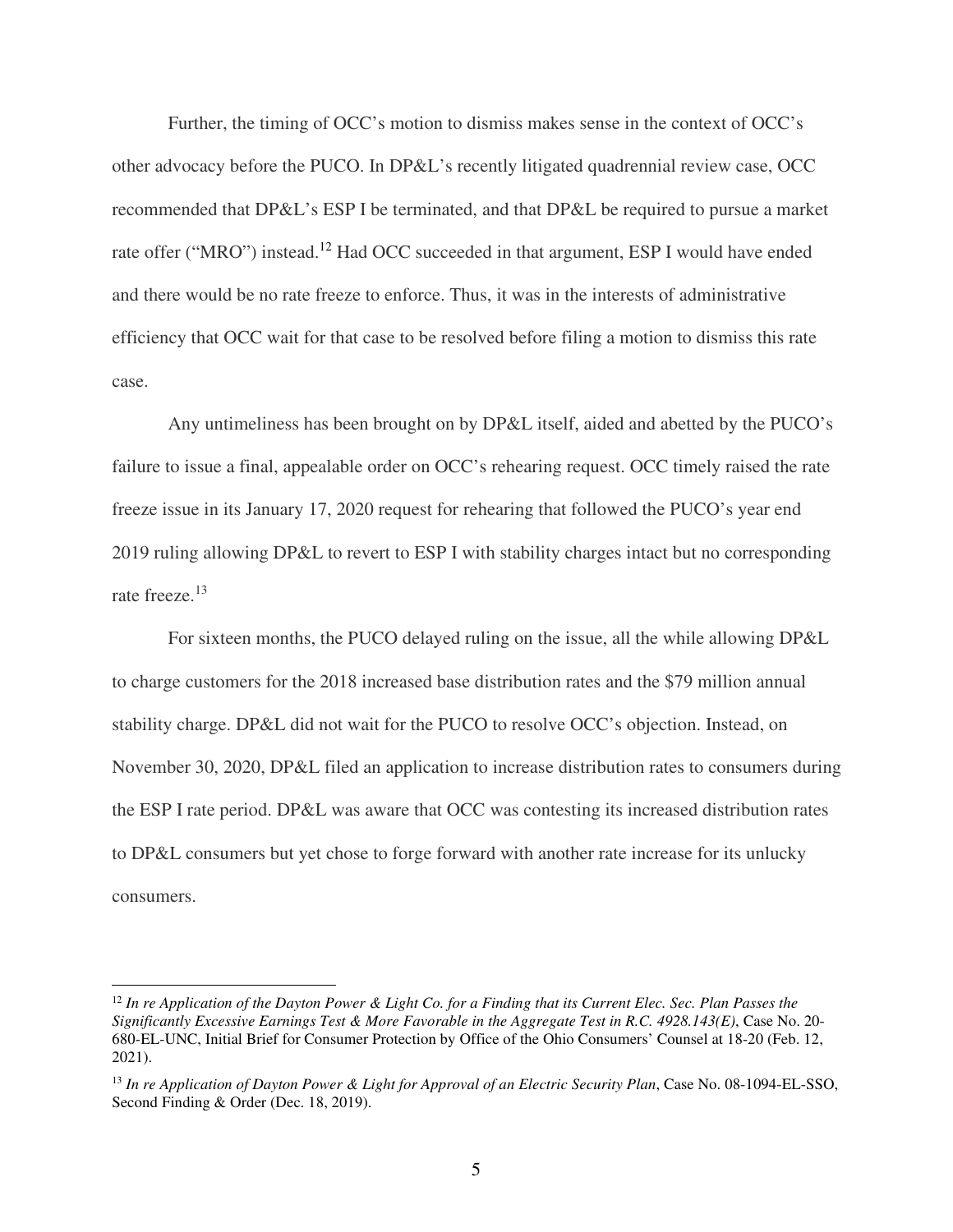On June 16, 2021, in apparent response to OCC filing a writ at the Supreme Court,  $^{14}$  the PUCO finally issued a ruling denying OCC's application for rehearing that sought to reinstate the rate freeze that DP&L had agreed to. OCC sought further rehearing on the rate freeze issue on July 16, 2021. Twenty days later, on August 5, 2021, with the prospects for obtaining a PUCO ruling enforcing DP&L's rate freeze commitment apparently vanquished, OCC filed its motion to dismiss.

Had OCC succeeded in its applications for rehearing, there would have been no need to seek to dismiss DP&L's rate increase application. Again, OCC was acting to promote administrative efficiency in pursing complete resolution of the rate freeze in the ESP I proceeding rather than forcing DP&L and the PUCO to battle the issue on two fronts at the same time.

Finally, OCC's motion to dismiss is timely because we are providing the PUCO with a reasonable opportunity to enforce the ESP I rate freeze (by dismissing DP&L's rate case) and prevent further harm to consumers. <sup>15</sup> This rate case proceeding is pending. No new distribution rates have been determined. Testimony has just been filed and parties, including DP&L, will have an opportunity to rebut and address OCC's position regarding any distribution rate increase, which is presented in OCC's filed testimony. The evidentiary record in this proceeding is very much open and alive. There has been no prejudice to DP&L or any other parties for that matter. DP&L's arguments that OCC's motion to dismiss was untimely should be rejected.

<sup>&</sup>lt;sup>14</sup> State ex rel. Office of the Ohio Consumers' Counsel v. Jenifer French, et al., S.Ct. 2021-0456. Complaint in procedendo (Apr. 14, 2021).

<sup>15</sup> *See In the Matter of the Application of Dayton Power & Light for Approval of an Electric Security Plan*, Case No. 08-1094-EL-SSO, Fifth Entry on Rehearing at ¶20 (June 16, 2021) (ruling that OCC's alleged failure to object to DP&L's 2018 rate case while the case was pending wrongly deprived the PUCO of its opportunity to cure its error). (citation omitted).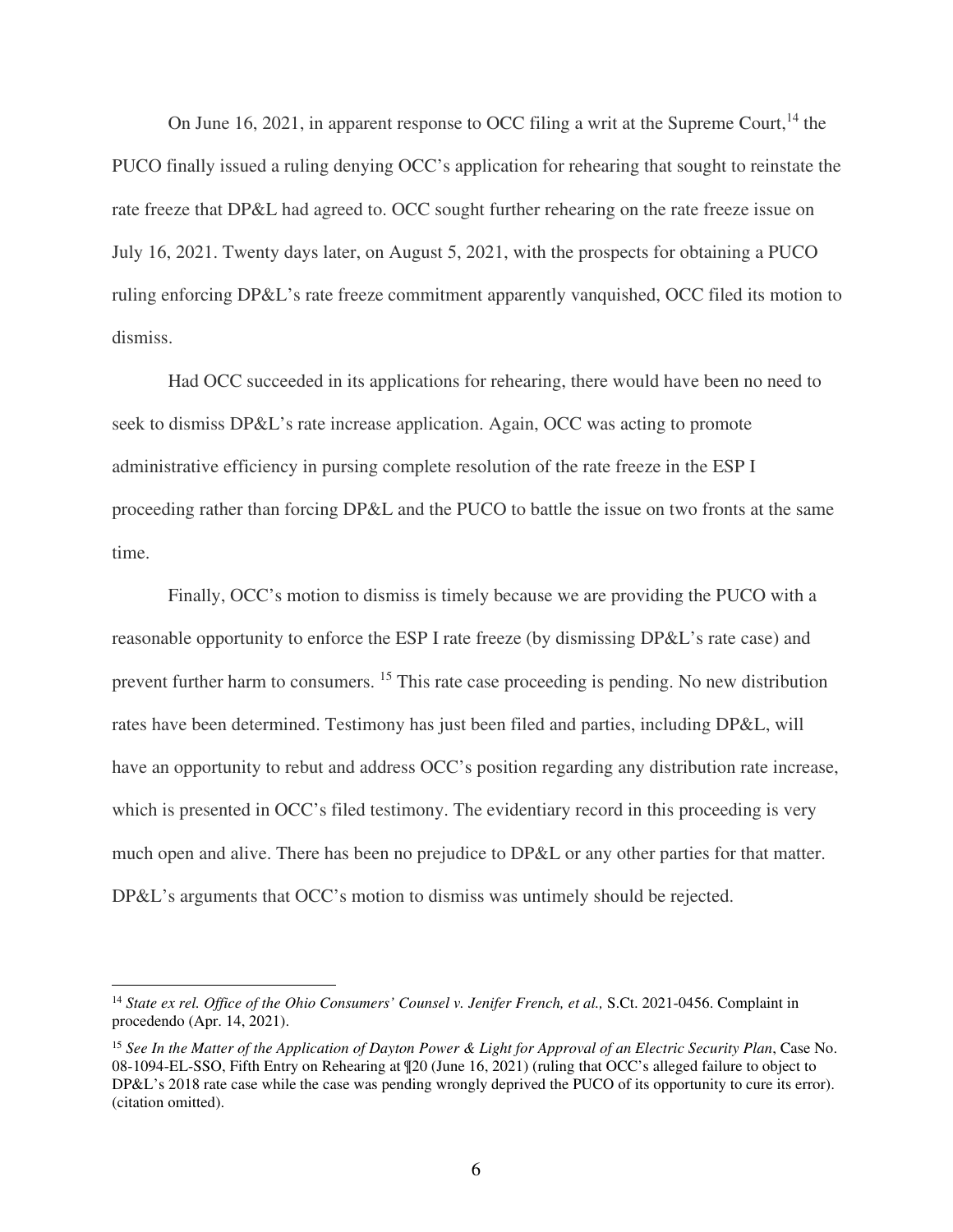#### **C. The Rate Freeze was part of ESP I.**

R.C.  $4928.143(C)(2)(b)$  says that when a utility terminates its electric security plan, the PUCO "shall issue such order as is necessary to continue the provisions, terms, and conditions of the utility's most recent standard service offer ... until a subsequent offer is authorized." The PUCO has interpreted this law to mean that when a utility withdraws from one ESP and reverts to a previous one, it reverts to the previous one in its entirety: "The Commission cannot arbitrarily choose some of the various provisions of the ESP to continue after the termination date of the ESP and choose other provisions of the ESP not to continue."<sup>16</sup>

DP&L attempts to get around this statute by arguing that the rate freeze is not currently part of ESP I because it was, in fact, *never* part of ESP I.<sup>17</sup> DP&L's theory is that although the rate freeze was included in a comprehensive settlement that resolved its ESP I case in its entirety, the rate freeze was not actually part of ESP I. According to DP&L, while it is true that the settlement is often referred to as the "ESP 1 Stipulation," "that does not mean that every term in that Stipulation is an ESP term. Only those terms that were authorized by the ESP statute can be ESP terms."<sup>18</sup>

DP&L's theory is flawed. DP&L claims that "[o]nly those terms that were authorized by the ESP statute can be ESP terms."<sup>19</sup> But DP&L cites no authority for this claim because there is none. DP&L cannot point to a single case in which the PUCO has found that a term in an approved settlement in an ESP case was not part of the ESP.

<sup>&</sup>lt;sup>16</sup> Case No. 12-426-EL-SSO, Entry on Rehearing (Feb. 13, 2013). OCC does not concede that the law required DP&L to revert to the entire ESP, only that the utility to revert to its most recent *standard service offer*. It remains an open issue in Case No. 08-1094-EL-SSO, where OCC argued that the Rate Stabilization Charge was part of ESP I but not part of DP&L's standard service offer. OCC reserves all rights on that issue in that case and any related cases, including appeals.

<sup>17</sup> DP&L Memo Contra at 13.

<sup>18</sup> DP&L Memo Contra at 13-14.

<sup>19</sup> DP&L Memo Contra at 14.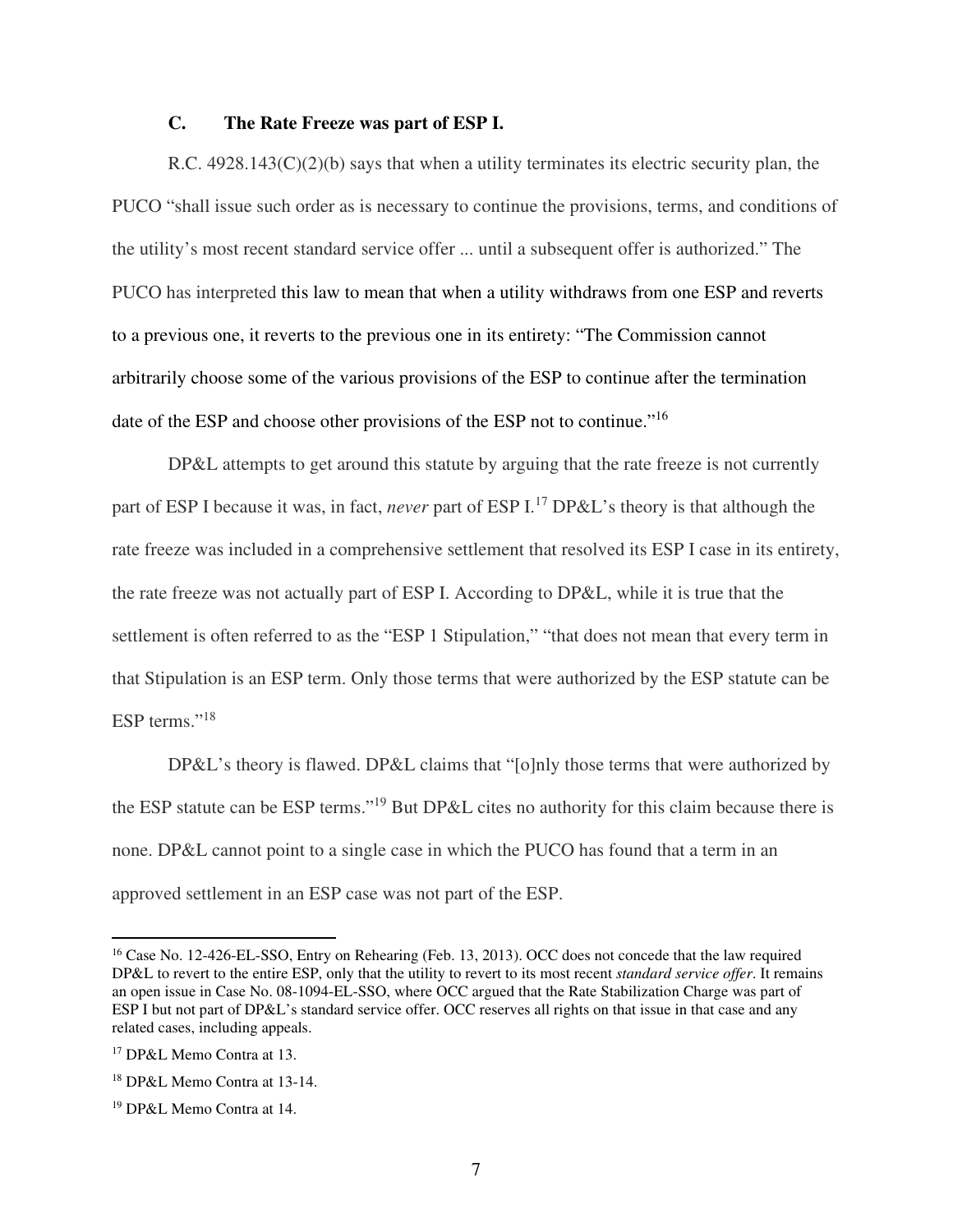To the contrary, the PUCO has consistently and repeatedly treated the terms of an ESP settlement as part of an electric security plan. The PUCO has never separated stipulation provisions into "ESP" provisions and "non-ESP" provisions. Rather, the PUCO has approached ESP stipulations as a whole, adopting those stipulations in place of the utility's ESP application.<sup>20</sup>

The PUCO described DP&L's 2009 ESP I Stipulation this way: "On June 24, 2008, the Commission issued an Opinion and Order in Case No. 08-1094-EL-SSO, *In the matter of the Application of the Dayton Power and Light Company for Approval of its Electric Security Plan, et. al*, adopting the stipulation and recommendation of the parties to the case to establish an ESP."<sup>21</sup> The PUCO (in discussing the storm rider provision of the ESP I stipulation) explained that under the 2009 stipulation it approved, DP&L was authorized to request the rider, "therefore, the storm cost recovery rider is a provision, term or condition of ESP 1, and DP&L should be permitted to continue" it.<sup>22</sup> Likewise, the distribution rate freeze commitment was a provision, term or condition of the ESP I stipulation. The PUCO approved the stipulation, therefore the rate freeze is a provision, term, or condition of ESP I.

DP&L's ESP I Settlement was no different than any other stipulation that sets the terms and conditions of an electric security plan.<sup>23</sup> The PUCO adopted the Settlement to resolve DP&L's rate plan, extending it through 2012. DP&L agreed to the rate freeze as a term of the

<sup>20</sup> *In the Matter of the Application of Dayton Power & Light Company to Establish an ESP*, Case No. 08-1094-EL-SSO, Finding and Order at ¶26 (Aug. 26, 2016).

<sup>21</sup> *Id.,* Entry at ¶ 5 (Dec. 19, 2012).

<sup>22</sup> *Id.* Finding and Order at ¶26 (Aug. 26, 2016).

*<sup>23</sup> In the Matter of the Application of Dayton Power & Light Company to Establish an ESP*, Case No. 08-1094-EL-SSO, Stipulation at ¶13 (Feb. 24, 2009) ("DP&L will support this Stipulation in part by sponsoring testimony showing that the extension of the rate plan through 2012 is reasonable because its pricing and all other terms and conditions, including any deferrals and future recovery of deferrals, is more favorable I the aggregate as compared to the expected result that would otherwise apply under Section 4928.142 Revised Code')(footnote omitted).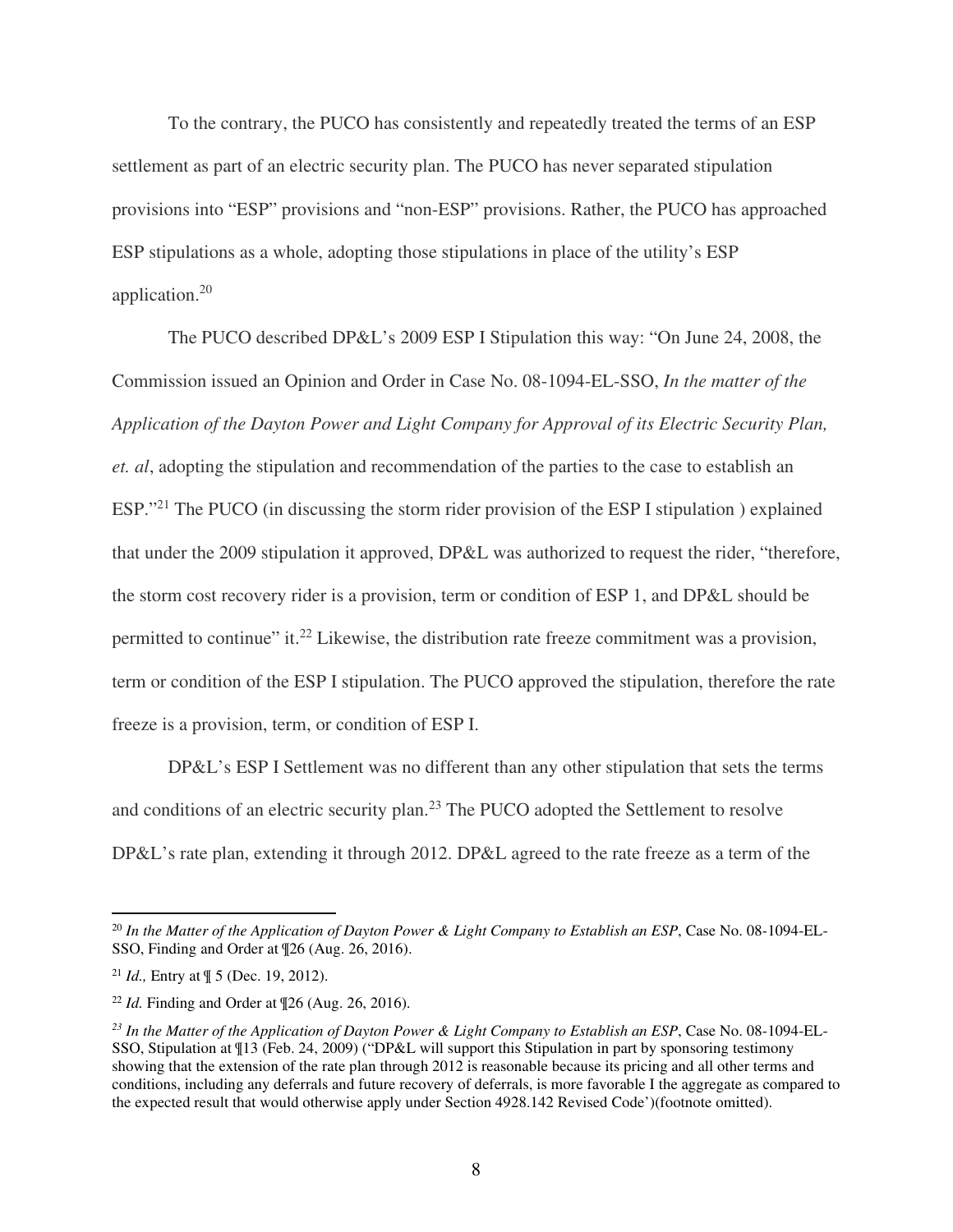ESP I Settlement. Thus, when the PUCO approved the ESP I Settlement, the rate freeze became, with DP&L's consent, part of ESP I. The PUCO should reject DP&L's unprecedented and unsubstantiated claim that the terms of its approved ESP settlement are not part of its ESP.

Additionally, DP&L's recently adopted view does not comport with how the PUCO has described DP&L's ESP I or how D&L itself has described terms of the ESP I stipulation. For example, in a case involving DP&L's storm damage costs, the PUCO described DP&L's ESP I as including the rate freeze:

> On June 24, 2009, the Commission modified and approved an application filed by DP&L for a standard service offer (SSO) in the form of an electric security plan (ESP). *The ESP, as approved, froze DP&L's distribution base rates* through December 31, 2012, subject to DP&L's right to seek the cost of storm damage. *In re The Dayton Power and Light Co.*, Case No. 08-1094-EL-SSO, et al. (ESP I Case), Opinion and Order (June 24, 2009) at 5-6,  $13.^{24}$

And DP&L, in pleadings defending continuation of the storm rider created under the settlement, stated as follows: "The Stipulation and Recommendation in ESP I specifically authorized a Storm Rider. Feb. 24, 2009 Stipulation and Recommendation, ¶18 b. R.C. 4928.143(C)(2)(b) provides that the provisions and terms of DP&L's prior SSO 'shall' be implemented, so a Storm Rider is permitted."<sup>25</sup>

As another example, in DP&L's ESP III case, DP&L signed a settlement that included,

among other things, payments from DP&L's shareholders for low-income customer programs.<sup>26</sup>

Under DP&L's theory, these shareholder payments would not be part of the ESP because nothing

in the ESP statute would allow the PUCO to order DP&L's shareholders to fund programs. Yet

<sup>24</sup> *In re Application of the Dayton Power & Light Co. for Authority to Recover Certain Storm-Related Service Restoration Costs*, Case No. 12-3062-EL-RDR, Opinion & Order at 2 (Dec. 17, 2014) (emphasis added).

<sup>25</sup> *In the Matter of the Application of Dayton Power & Light Company to Establish an ESP*, Case No. 08-1094-EL-SSO, DP&L Memorandum in Opposition to Motion to Reject DP&L's Tariffs at 18 (Dec. 10, 2019).

<sup>26</sup> *In re Application of the Dayton Power & Light Co. to Establish a Standard Service Offer in the Form of an Elec. Sec. Plan*, Case No. 16-395-EL-SSO, Opinion & Order ¶ 27 (Oct. 20, 2017).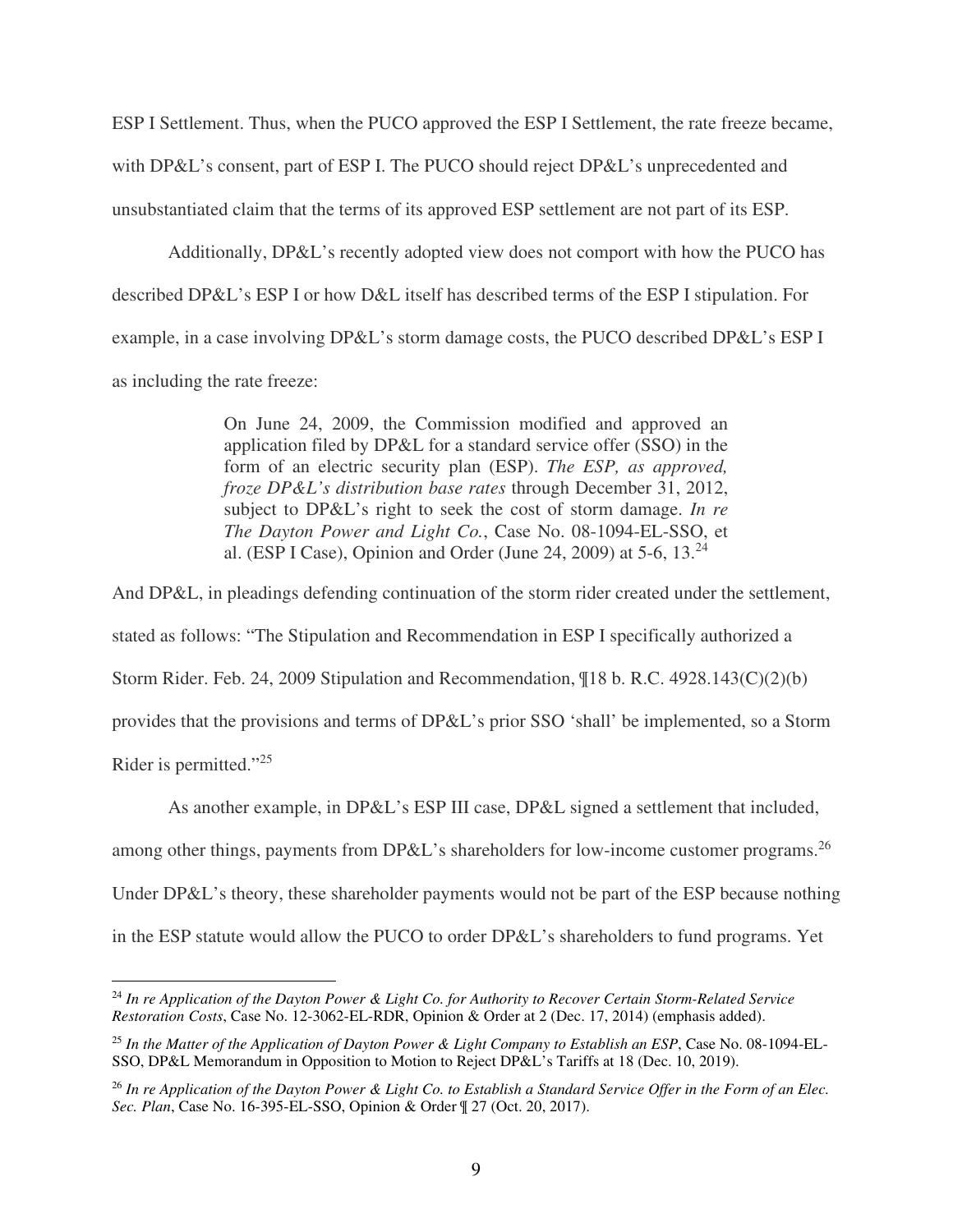in that case, DP&L cited these very same shareholder payments as evidence that the pricing and all other terms and conditions of the ESP were more favorable in the aggregate than an MRO,.<sup>27</sup> Thus, DP&L admitted that even though such payments could not be compelled by the ESP statute, they were nonetheless a "term" of the ESP because they were included in the ESP III settlement. *See also In re Application of Ohio Power Co. for Authority to Establish a Standard Service Offer Pursuant to R.C. 4928.143, in the Form of an Elec. Sec. Plan*, Case No. 16-1852- EL-SSO, Opinion & Order ¶ 268 (Apr. 25, 2018) (finding that utility shareholder contributions to a bill-payment assistance program through a settlement were part of the ESP).

In cases involving other utilities, the PUCO has also treated the terms of ESP settlements, whether explicitly provided for in the ESP statute of not, as part of the ESP. This includes rate freezes in settlements—the very topic at issue here.

In FirstEnergy's 2010 ESP case, FirstEnergy agreed, as part of a settlement, to freeze its base rates.<sup>28</sup> In assessing the benefits of FirstEnergy's ESP as compared to an MRO, the PUCO cited the fact that the settlement "froze base distribution rates through May 31, 2014, except for emergencies and increases in taxes."<sup>29</sup> Thus, the PUCO considered this stipulated rate freeze to be part of the utility's ESP.

The PUCO made a similar ruling in FirstEnergy's next two ESP cases as well. In the 2012 ESP case, once again, the PUCO assessed the benefits of the ESP for purposes of

<sup>27</sup> *Id.* ¶ 86.

<sup>28</sup> *In re Application of [FirstEnergy] for Authority to Establish a Standard Service Offer Pursuant to Section 4928.143, Revised Code, in the Form of an Elec. Sec. Plan*, Case No. 10-388-EL-SSO, Stipulation and Recommendation at 13 (Mar. 23, 2010).

<sup>29</sup> *Id.*, Opinion & Order at 44 (Aug. 25, 2010).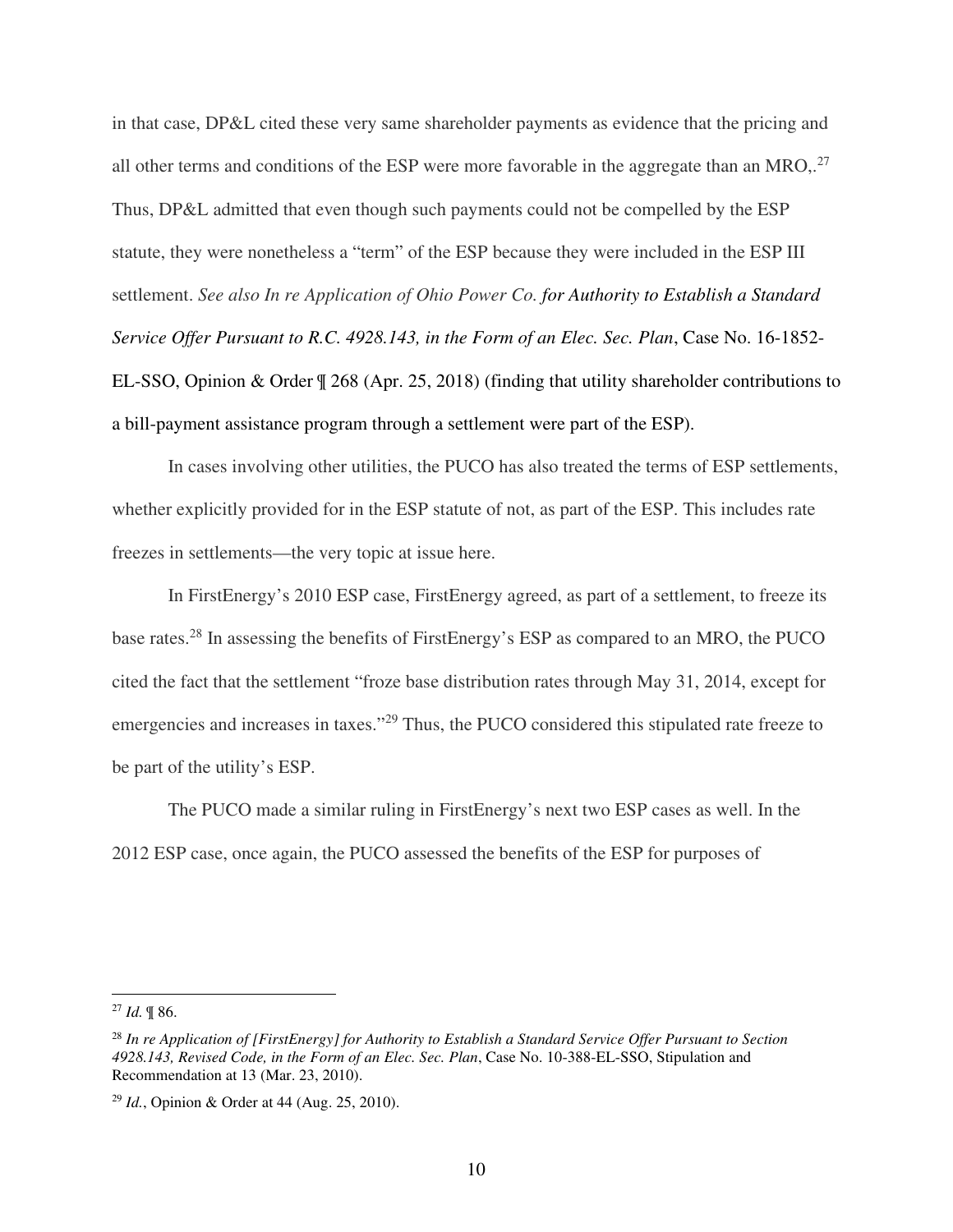comparing it to an MRO, and it concluded that continuation of the distribution rate freeze ("stay out") was a qualitative benefit of the ESP.<sup>30</sup> Same in FirstEnergy's 2014 ESP case.<sup>31</sup>

The PUCO has already rejected similar legal arguments by intervenors who opposed the stability charge when DP&L sought to reinstate it in 2019.<sup>32</sup> The intervenors (Dayton/Honda) argued that the PUCO should approve for continuation only those provisions, terms, and conditions that are lawful for inclusion in an ESP. The PUCO rejected those arguments, noting that the "notwithstanding" clause of R.C. 4928.143(B) exempts provisions in an ESP from "any other provision of Title XLIX of the Revised Code to the contrary."

Accordingly, the PUCO should reject DP&L's arguments. DP&L's arguments are contrary to numerous rulings by the PUCO on the ESP I Settlement and contrary to DP&L's past pleadings. DP&L's unsubstantiated premise does not square with how the PUCO has evaluated settlements that have been presented to resolve utilities' electric security plans. The "stipulation" cannot be separated from the "electric security plan."

### **D. The rate freeze has survived DP&L's various legal maneuverings over the last decade.**

DP&L argues that the rate freeze expired, claiming that "OCC has four opportunities to argue that the rate freeze continued beyond [December 31, 2012], but never did."<sup>33</sup> According to DP&L, these four opportunities were (i) when the PUCO extended the initial term of ESP I beyond December 31, 2012, (ii) when DP&L terminated ESP II and reverted to ESP I,

<sup>30</sup> *In re Application of [FirstEnergy] for Authority to Provide for a Standard Service Offer Pursuant to Section 4928.143, Revised Code, in the Form of an Elec. Sec. Plan*, Case No. 12-1230-EL-SSO, Opinion & Order at 56 (July 18, 2012).

<sup>31</sup> *In re Application of [FirstEnergy] for Authority to Provide a Standard Service Offer Pursuant to R.C. 4928.143 in the Form of an Elec. Sec. Plan*, Case No. 14-1297-EL-SSO, Opinion & Order at 119 (Mar. 31, 2016).

<sup>32</sup> *In the Matter of the Application of Dayton Power & Light Company to Establish an ESP*, Case No. 08-1094-EL-SSO, Second Finding and Order at ¶35 (Dec. 18, 2019).

<sup>33</sup> DP&L Memo Contra at 7.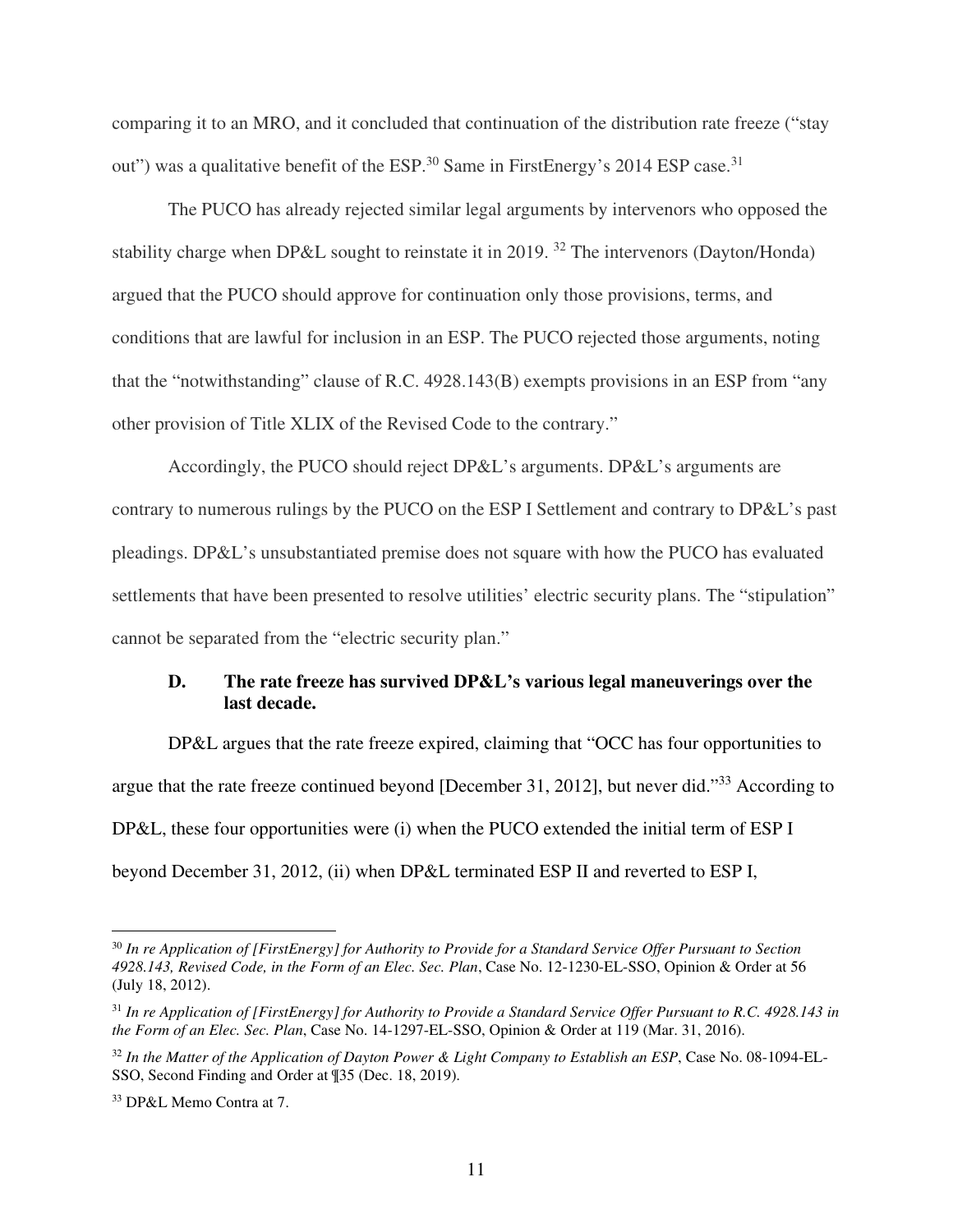(iii) during DP&L's 2015 Rate Case, and (iv) when DP&L terminated ESP III and reverted to ESP I.<sup>34</sup> A closer look at each of these cases shows, however, that the rate freeze survived each one and remains enforceable today.

### **i. The rate freeze continued when the PUCO continued ESP I beyond its initial December 31, 2012 expiration date.**

In the ESP I Case, DP&L, OCC, the PUCO Staff, and others signed a settlement.<sup>35</sup> Under that settlement, ESP I was to be in effect until December 31, 2012.<sup>36</sup> As this date approached, it became clear that there would not be enough time to approve a new ESP or a market rate offer ("MRO") before December 31, 2012 to replace ESP  $I^{37}$  Thus, as DP&L notes in its memorandum contra, DP&L filed a motion to continue its "current rates" under ESP I until ESP II was approved. $38$ 

The PUCO granted DP&L's motion.<sup>39</sup> In its Entry granting DP&L's motion, the PUCO

relied on R.C. 4928.141, which requires electric distribution utilities to provide a standard service

offer, and  $4928.143(C)(2)(b)$ , which requires the PUCO "to continue the provisions, terms, and

conditions of the utility's most recent standard service offer ... until a subsequent offer is

authorized," whenever an ESP application is terminated by the utility or disapproved by the

<sup>34</sup> *Id.* at 7-13.

<sup>35</sup> *See* ESP 1 Settlement.

<sup>&</sup>lt;sup>36</sup> ESP I 2009 Opinion at 7 ("DP&L notes that the Stipulation extends its electric security plan through December 31, 2012..."); ESP 1 Settlement at 3 ("the parties agree to extend DP&L's current rate plan through December 31, 2012, except as modified herein"), at 7 ("DP&L will file a new ESP and/or MRO case by March 31, 2012 to set SSO rates to apply for [the] period beginning January 1, 2013.").

<sup>&</sup>lt;sup>37</sup> This is because DP&L filed an application for an MRO in March 2012 but then withdrew it in September 2012, thus not leaving sufficient time for the PUCO to approve a replacement for ESP I before December 31, 2012. *See* OCC Motion to Dismiss at 3.

<sup>38</sup> DP&L Memo Contra at 8.

<sup>39</sup> *In re Application of the Dayton Power & Light Co. for Approval of its Elec. Sec. Plan*, Case No. 08-1094-EL-SSO, Entry (Dec. 19, 2012).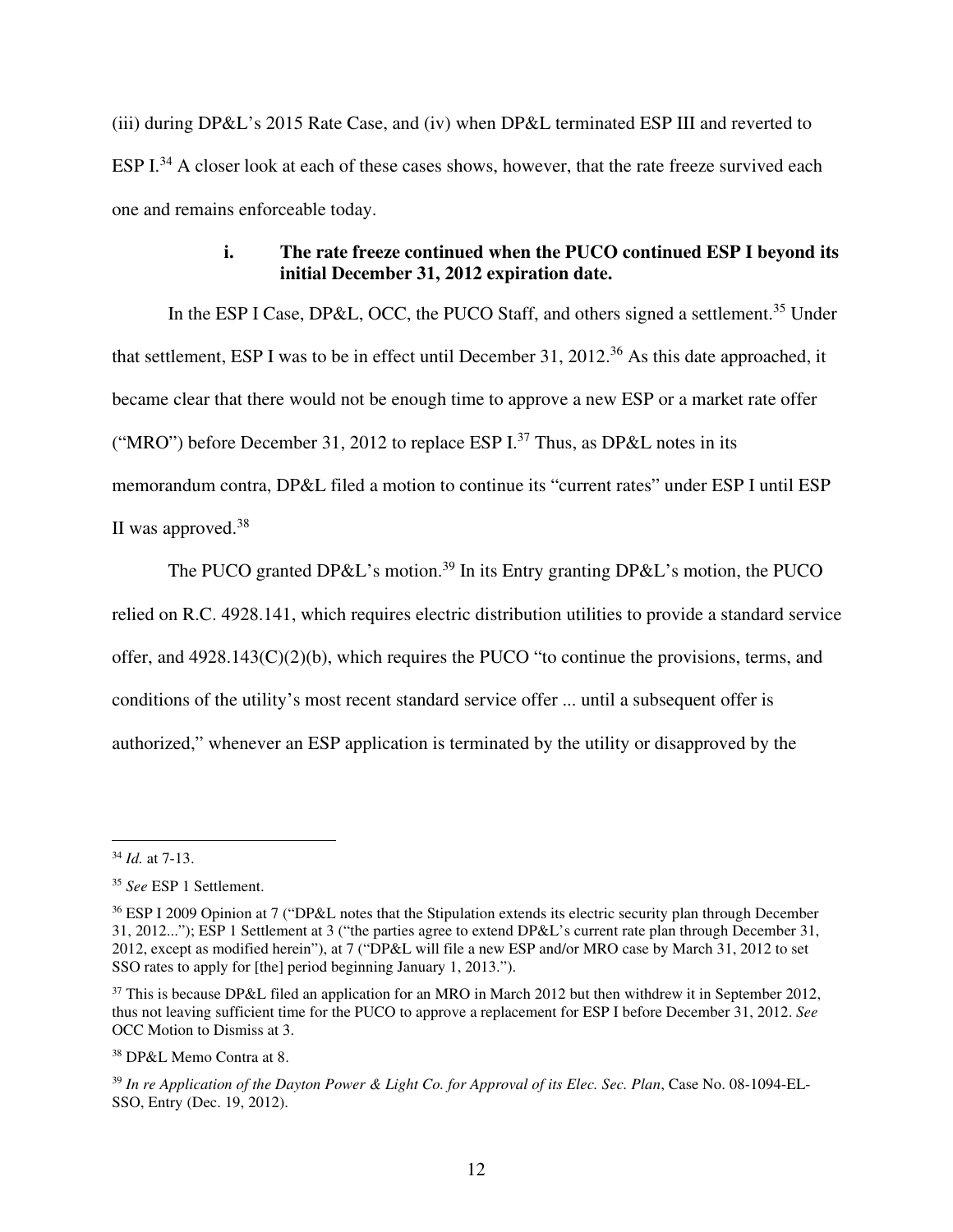PUCO.<sup>40</sup> According to the PUCO, "it would be consistent with both Section 4928.141 and Section 4928.143(C)(2)(b), Revised Code, to order that *the terms and conditions of the current ESP should continue until a subsequent offer is authorized*."<sup>41</sup>

Despite this ruling that the entire ESP I was continued beyond December 31, 2012, DP&L now argues that the rate freeze—which was included in the ESP I settlement—was *not* continued beyond December 31, 2012. DP&L claims that the rate freeze was not continued because "not a single party sought to extend the rate freeze along with [DP&L's] then-current rates" and because OCC did not raise the rate freeze issue when it applied for rehearing regarding the PUCO's ruling. Neither of these claims has any merit.

The claim that no party sought to extend the rate freeze is false. To the contrary, DP&L itself sought to extend the rate freeze by asking the PUCO to continue ESP I beyond December 31, 2012, the rate freeze being part of ESP I.<sup>42</sup> Because DP&L itself sought to extend ESP I, and did not propose to change its distribution rates, there was no reason for any party to then make a filing separately asking that the rate freeze continue.

DP&L notes that OCC applied for rehearing regarding the PUCO's Entry but that OCC "did not seek to continue the rate freeze" in its application for rehearing.<sup>43</sup> But again, there was no reason for OCC to mention the rate freeze in its application for rehearing because the PUCO continued *all* of ESP I, which includes the rate freeze, when it ruled that "the terms and

<sup>40</sup> *Id.* ¶ 5.

<sup>41</sup> *Id.* (emphasis added).

<sup>42</sup> *In the Matter of the Application of the Dayton Power and Light Company for Approval of its Electric Security Plan, Case No. 12-426-EL-SSO,* Motion of Applicant the Dayton Power and Light Company to Continue Briefly Current Rates until Implementation of Terms of a Commission Order (Nov. 7, 2012).

<sup>43</sup> DP&L Memo Contra at 8.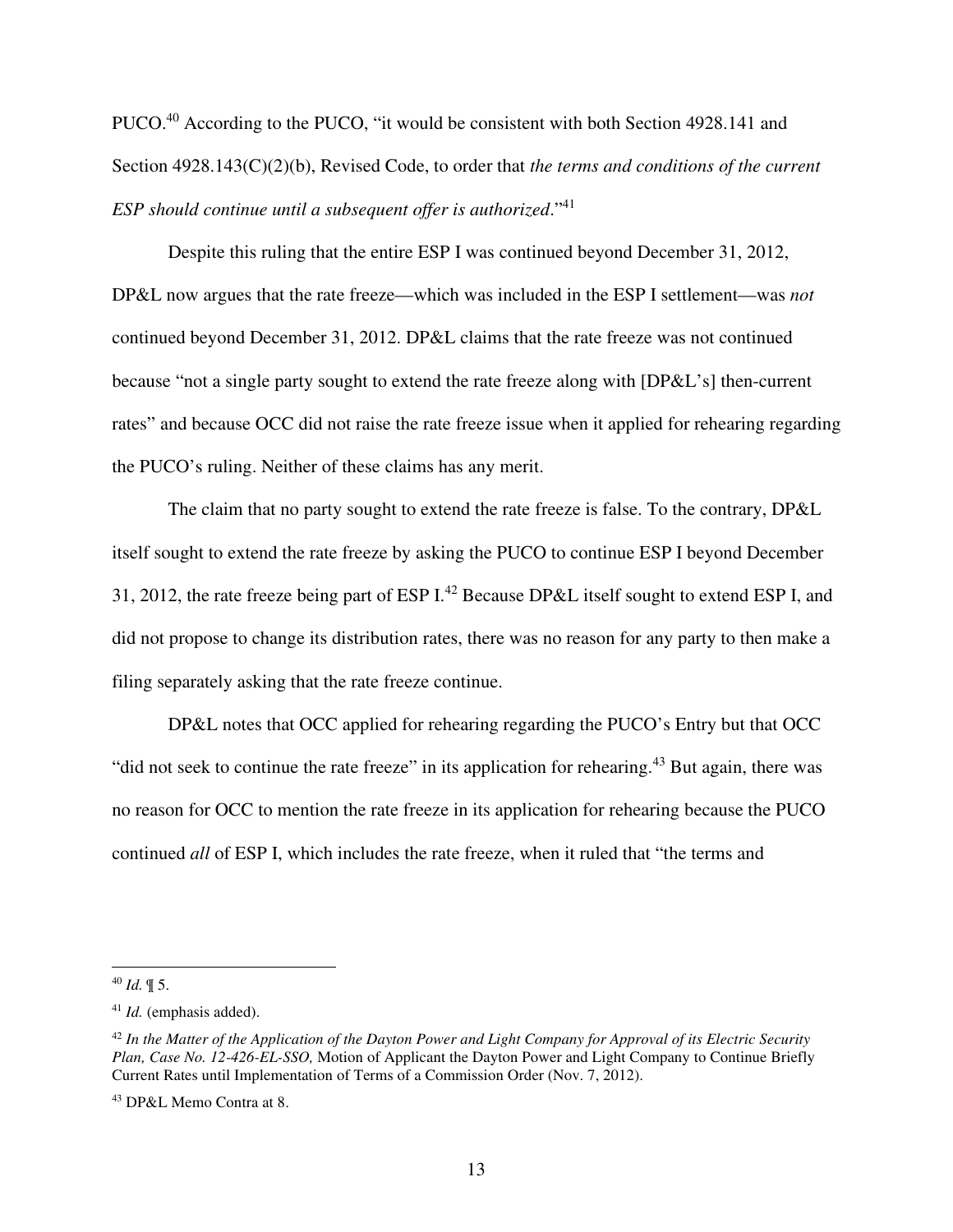conditions of the current ESP should continue until a subsequent offer is authorized."<sup>44</sup> And DP&L filed compliance tariffs, in response to the PUCO order, that continued the prior distribution rates.

#### **ii. The rate freeze continued when DP&L withdrew ESP II and reverted to ESP I.**

In July 2016, DP&L filed a motion to withdraw from its second electric security plan ("ESP II") and revert to ESP I.<sup>45</sup> According to DP&L, when it reverted to ESP I, the rate freeze was *not* included because "no party argued that the 2009 rate freeze was part of the Company's 'most recent standard service offer' under R.C. 4928.143(C)(2)(b) or otherwise sought to reinstate the rate freeze."<sup>46</sup> But DP&L's statements are misleading. No party needed to argue over the rate freeze because DP&L did not propose to end the rate freeze when it filed its plans to withdraw from its electric security plan. Instead, DP&L's proposed tariff filing to implement its withdrawal advised that its distribution tariffs "will not be changed from how they exist currently."<sup>47</sup> When the PUCO allowed DP&L's withdrawal, the PUCO ultimately approved DP&L's unchanged distribution tariffs. $48$ 

Under R.C. 4928.143(2)(b), "If a utility terminates an application pursuant to division  $(C)(2)(a)$  of this section ..., the commission shall issue such order as is necessary to continue the provisions, terms, and conditions of the utility's most recent standard service offer, along with any expected increases or decreases in fuel costs from those contained in that offer, until a

<sup>44</sup> *In re Application of the Dayton Power & Light Co. for Approval of its Elec. Sec. Plan*, Case No. 08-1094-EL-SSO, Entry ¶ 5 (Dec. 19, 2012).

<sup>45</sup> *In re Application of the Dayton Power & Light Co. for Approval of its Elec. Sec. Plan*, Case No. 12-426-EL-SSO, Motion of the Dayton Power and Light Company to Withdraw its Application in this Matter (July 27, 2016).

<sup>46</sup> DP&L Memo Contra at 9-10.

<sup>47</sup> *In re Application of the Dayton Power & Light Co. for Approval of its Elec. Sec. Plan*, Case No. 08-1094-EL-SSO, DP&L Notice of Filing Proposed Tariffs at 2 (Aug. 1, 2016).

<sup>48</sup> *Id.,* Finding and Order (Aug. 26, 2016).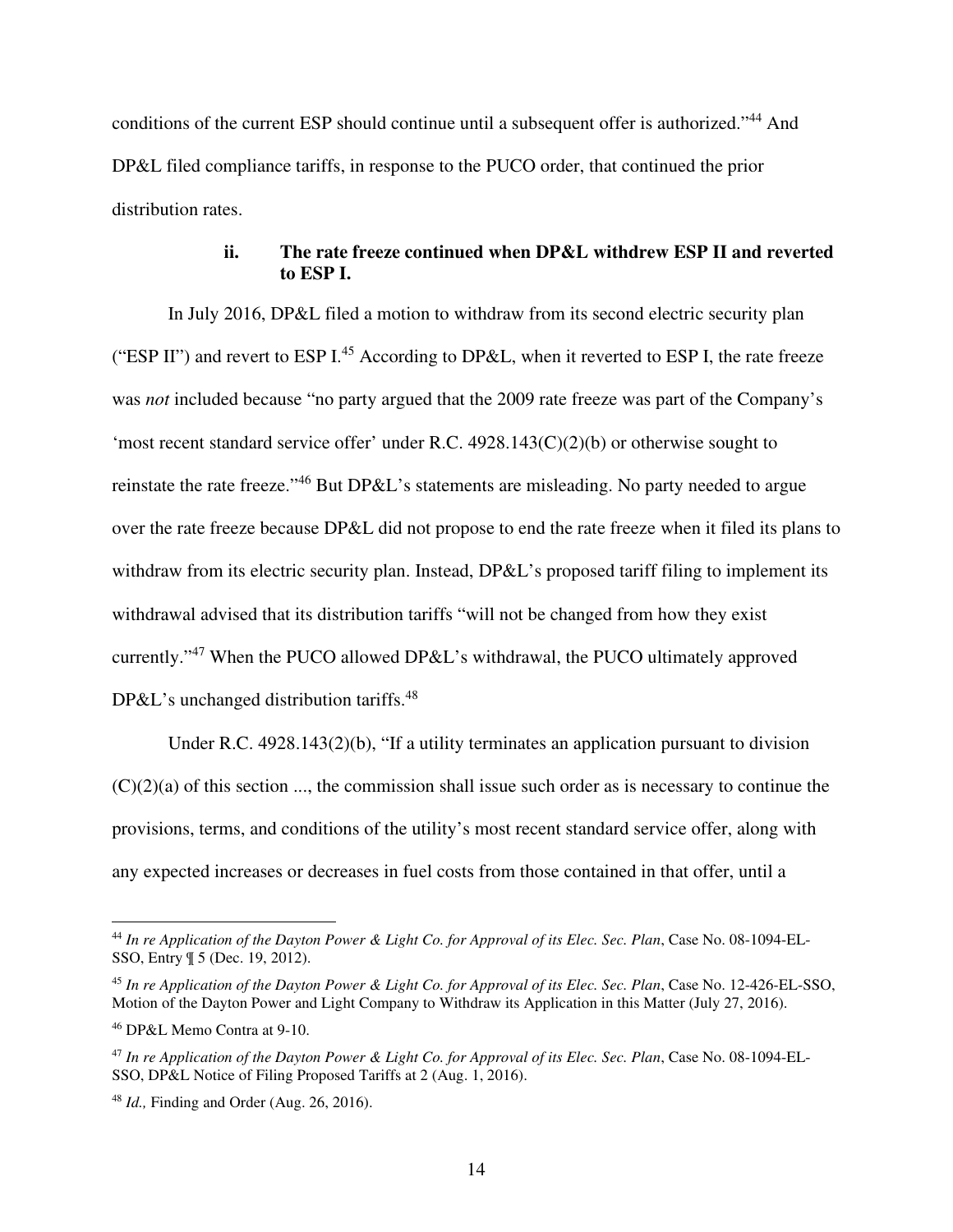subsequent offer is authorized...." The PUCO has interpreted this law to mean that when a utility withdraws from one ESP and reverts to a previous one, it reverts to the previous one in its entirety: "The Commission cannot arbitrarily choose some of the various provisions of the ESP to continue after the termination date of the ESP and choose other provisions of the ESP not to continue."<sup>49</sup> Thus, regardless of anything that OCC or anyone else did or said in the ESP I or ESP II case, the PUCO ruled that DP&L reverted to ESP I in its entirety—and as explained above, the rate freeze was part of ESP I.

#### **iii. The lack of a motion to dismiss DP&L's 2015 Rate Case did not modify ESP I to eliminate the rate freeze.**

DP&L's next argument is that the PUCO should decline to enforce the rate freeze "because OCC failed to seek to impose a rate freeze" in DP&L's 2015 Rate Case.<sup>50</sup> DP&L similarly argues that the PUCO modified ESP I, eliminating the rate freeze, when it approved the settlement in the 2015 Rate Case.<sup>51</sup> These arguments fail for several reasons.

First, the question the PUCO must answer now is whether ESP I, under which DP&L currently operates, includes a rate freeze. Nothing that happened in the 2015 Rate Case could possibly have modified ESP I because the PUCO lacks authority to modify an electric security plan in a distribution rate case.<sup>52</sup> In fact, DP&L and the other Signatory Parties to the 2015 Rate Case understood this concept and expressly acknowledged it in the settlement: "This Stipulation is submitted for purposes of this proceeding only, and is not deemed binding in any other

<sup>&</sup>lt;sup>49</sup> Case No. 12-426-EL-SSO, Entry on Rehearing (Feb. 13, 2013). OCC does not concede that the law required DP&L to revert to the entire ESP, only that the utility to revert to its most recent *standard service*. It remains an open issue in Case No. 08-1094-EL-SSO, where OCC argued that the Rate Stabilization Charge was part of ESP I but not part of DP&L's standard service offer. OCC reserves all rights on that issue in that case and any related cases, including appeals.

<sup>50</sup> DP&L Memo Contra at 10-11.

<sup>51</sup> DP&L Memo Contra at 19-20.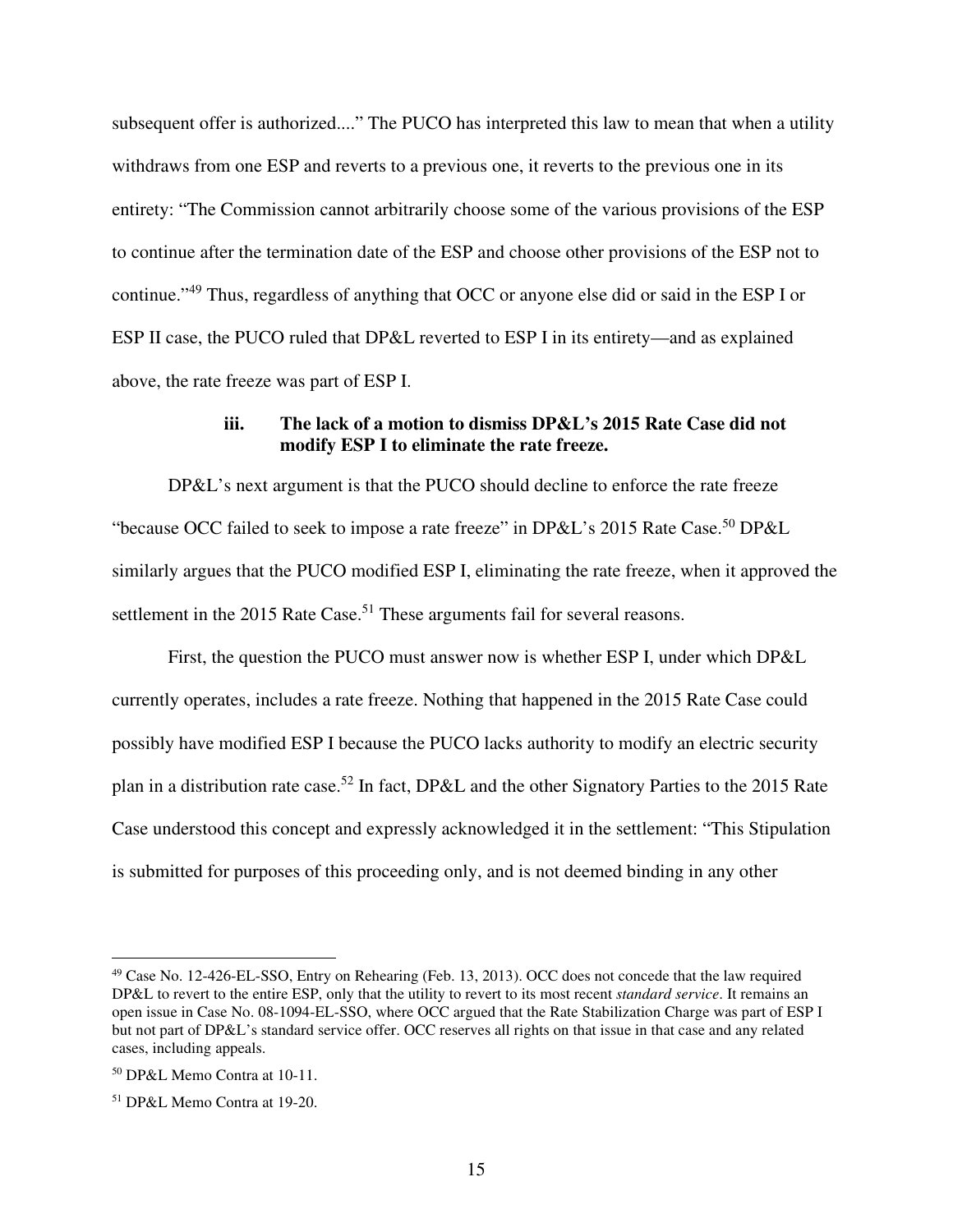proceeding, expect as expressly provided herein, nor is it to be offered or relied upon in any other proceeding, except as necessary to enforce the terms of this Stipulation."<sup>53</sup> That settlement was found to be reasonable and was adopted by the PUCO, without modification.<sup>54</sup>

Further, the PUCO could not have modified the rate freeze in ESP I when it approved the 2015 Rate Case Settlement because ESP I was not in effect at that time, ESP III was. The PUCO cannot modify something that does not exist. Regardless of any action that OCC did or did not take in that case, the rate freeze must be enforced if it is a provision of ESP I—which it is.

Even if OCC's action in the rate case were relevant, everything OCC did in that case was consistent with the rate freeze. When DP&L filed its application in the 2015 Rate Case, ESP II was in effect, not ESP I, and ESP II does not include a rate freeze.<sup>55</sup> Thus, there was no rate freeze for OCC to enforce at that time. When DP&L reverted to ESP I in August 2016, the rate case was pending, so DP&L claims that OCC should have moved to enforce the rate freeze at that time.<sup>56</sup> But any motion to enforce the rate freeze at that point would have had no practical effect on the proceeding. As of August 2016, DP&L's *ESP III* case was already pending and was headed toward resolution, with a hearing scheduled for October 2016.<sup>57</sup> Had OCC moved to dismiss the case at that time, at best, the PUCO could have held the rate case in abeyance for a very brief period, and then when ESP III took effect, the rate case would continue because ESP III did not include a rate freeze. As it happens, the Staff Report was not issued in the 2015 Rate

<sup>52</sup> *See In re Ohio Edison Co.*, 2020-Ohio-5450, ¶ 20 ("The commission is a creature of statute and may act only under the authority conferred on it by the General Assembly."); R.C. 4928.143 (no mention of PUCO authority to modify an electric security plan in a distribution rate case).

<sup>53</sup> *In re Application of the Dayton Power & Light Co. to Increase its Rates for Elec. Distribution,* Case No. 15-1830- EL-SSO (the "2015 Rate Case"), Stipulation and Recommendation at VI, ¶3, page 16 (June 18, 2018).

<sup>54</sup> *Id*., Opinion and Order (Sept. 26, 2018).

<sup>55</sup> *See* Case No. 12-426-EL-SSO, Opinion & Order (Sept. 4, 2013) (approving ESP I in September 2013); Finding & Order (Aug. 26, 2016) (authorizing DP&L to withdraw from ESP and revert to ESP I).

<sup>56</sup> DP&L Memo Contra at 11.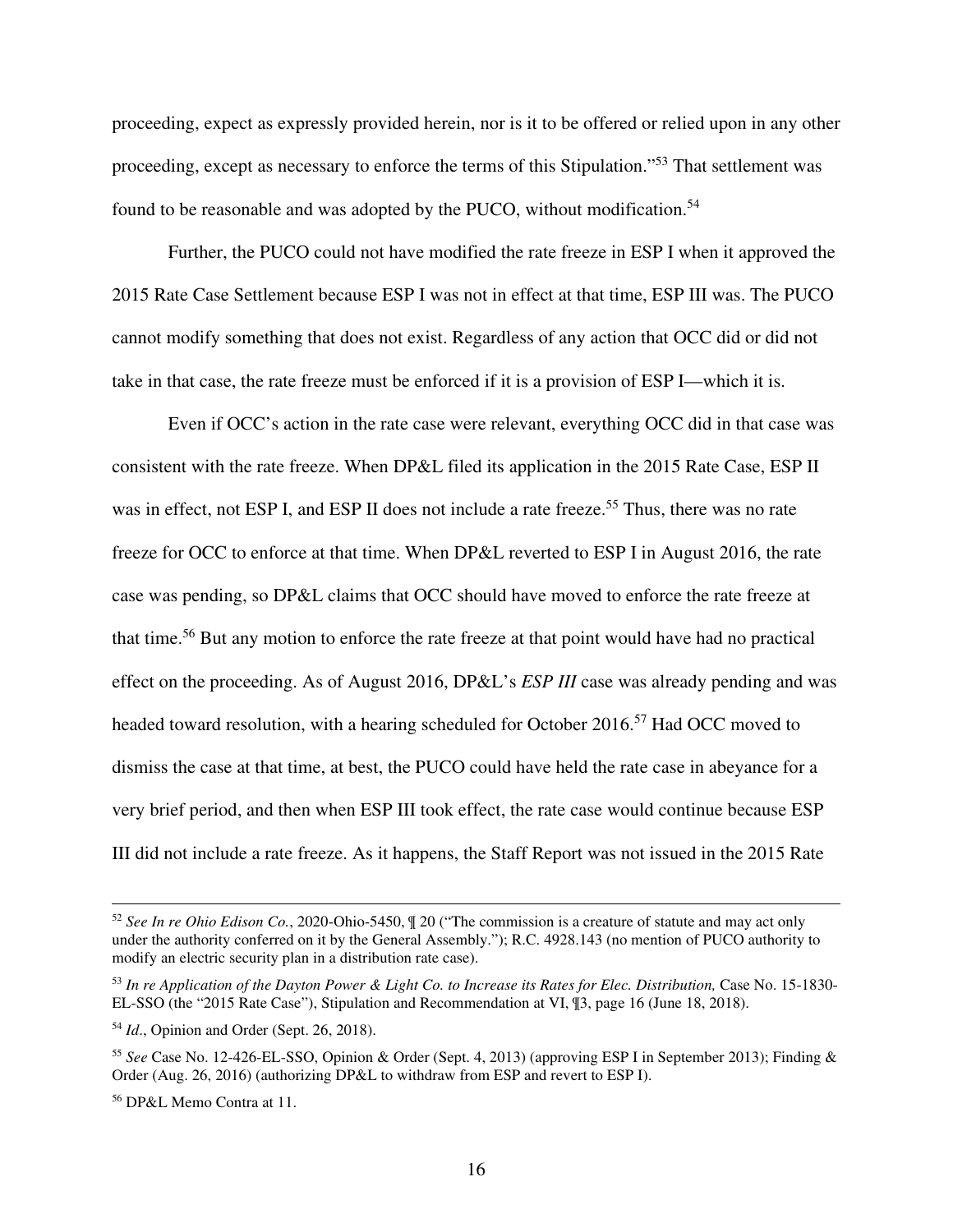Case until March 2018, at which point ESP III was effective.<sup>58</sup> At that point, there was no rate freeze, so it is understandable that OCC proceeded to work with parties cooperatively to achieve a reasonable settlement of the 2015 Rate Case.

In summary, the PUCO did not increase DP&L's base rates at any point when ESP I was in effect, so DP&L's rate freeze commitment was not violated. The issue was therefore preserved for the future, should there be a situation—as there is now—when the PUCO might be faced with approving a rate increase while ESP I is pending, in violation of the ESP I Settlement.

#### **iv. The rate freeze continued when DP&L withdrew ESP III and reverted to ESP I.**

Just as it argued that the rate freeze did not survive DP&L's withdrawal from ESP II and reversion to ESP I, DP&L argues that the rate freeze did not survive its withdrawal from ESP III and reversion to ESP I because "OCC's failure to raise the issue in its comments constitutes a waiver."<sup>59</sup> DP&L's argument in this regard fails for all the same reasons.

Under R.C.  $4928.143(2)(b)$ , "If a utility terminates an application pursuant to division  $(C)(2)(a)$  of this section ..., the commission shall issue such order as is necessary to continue the provisions, terms, and conditions of the utility's most recent standard service offer, along with any expected increases or decreases in fuel costs from those contained in that offer, until a subsequent offer is authorized...." When DP&L withdrew from ESP II and reverted to ESP I, the PUCO interpreted this law to mean that when a utility withdraws from one ESP and reverts to a previous one, it reverts to the previous one in its entirety: "The Commission cannot arbitrarily

<sup>57</sup> ESP III Case, Entry (Aug. 16, 2106).

<sup>58</sup> *In re Application of the Dayton Power & Light Co. to Increase its Rates for Elec. Distribution,* Case No. 15-1830- EL-SSO (the "2015 Rate Case"), Staff Report (Mar. 12, 2018).

<sup>59</sup> DP&L Memo Contra at 12-13.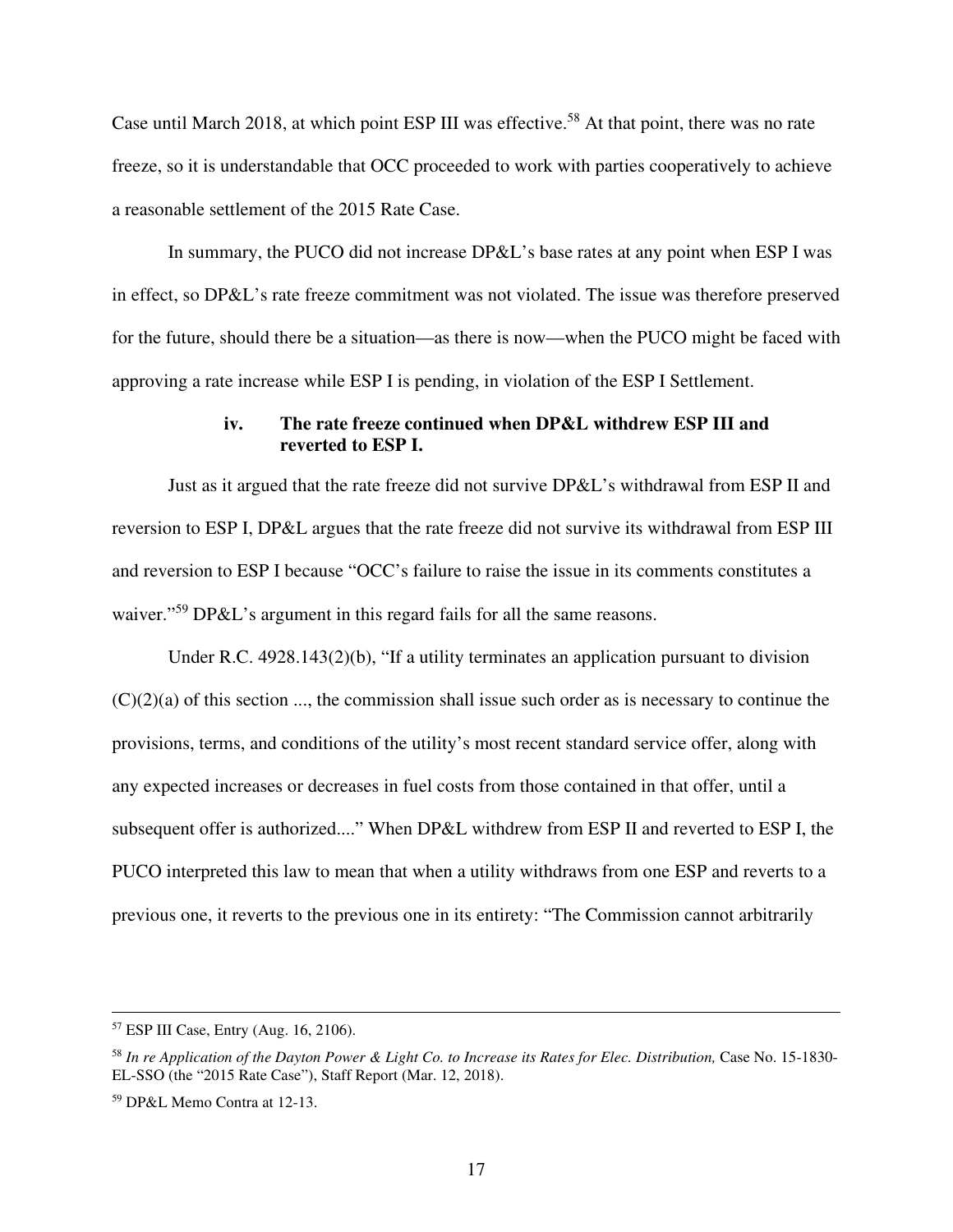choose some of the various provisions of the ESP to continue after the termination date of the ESP and choose other provisions of the ESP not to continue."<sup>60</sup>

The PUCO followed this same reasoning when it approved DP&L's withdrawal from ESP III and reversion to ESP I. There, it again concluded that the PUCO "is bound by the plain language of R.C. 4928.143(C)(2)(b)."<sup>61</sup> Likewise, the PUCO ruled that it "must restore the provisions, terms and conditions of ESP I which were in effect prior to the effective date of ESP III."<sup>62</sup> And as explained above, the terms and conditions of ESP I included a rate freeze. So, when DP&L withdrew from ESP III and reverted to ESP I, that reversion included a rate freeze, regardless of whether OCC or any other party specifically mentioned the rate freeze in its comments.

#### **E. The plain language of the ESP I Settlement allows the PUCO to freeze DP&L's base rates at those rates established in the 2015 Rate Case.**

DP&L argues that it is impossible to enforce the ESP I Settlement rate freeze because of the rate increase that occurred in 2018.<sup>63</sup> In making this claim, DP&L misconstrues the plain language of the ESP I Settlement and attempts to add words that are not there.

The ESP I Settlement states, "DP&L's distribution rates will be frozen through December 31, 2012" (subject to limited exceptions for storm costs, changes in tax or regulatory laws, and emergencies, none of which apply here).<sup>64</sup> DP&L claims that this is an "unambiguous term," such that the rate freeze can only apply to freezing rates that were in effect following its 1991

<sup>60</sup> Case No. 12-426-EL-SSO, Entry on Rehearing (Feb. 13, 2013). OCC does not concede that the law required DP&L to revert to the entire ESP, only that the utility to revert to its most recent *standard service*. It remains an open issue in Case No. 08-1094-EL-SSO, where OCC argued that the Rate Stabilization Charge was part of ESP I but not part of DP&L's standard service offer. OCC reserves all rights on that issue in that case and any related cases, including appeals.

<sup>61</sup> Case No. 08-1094-EL-SSO, Second Finding & Order ¶ 26 (Dec. 18, 2019).

 $62$  *Id.*  $\P$  27.

<sup>63</sup> DP&L Memo Contra at 16.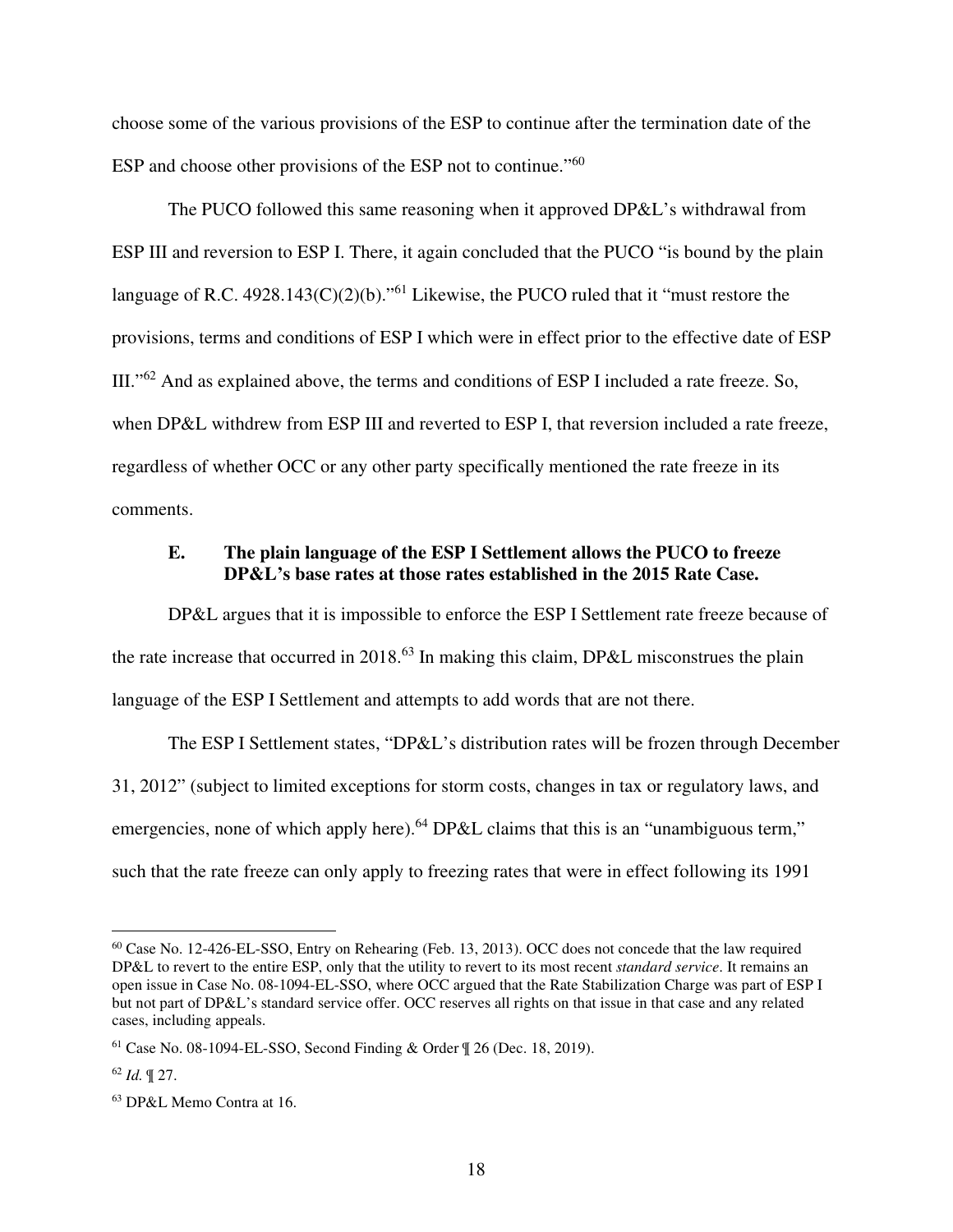base distribution rate case.<sup>65</sup> But nothing in the plain language of the ESP I Settlement says that rates will be frozen at the specific rates approved in the 1991 rate case—only that they will be frozen. The "unambiguous term" of the settlement is merely that rates will be frozen at whatever they happen to be when ESP I is in effect. And when DP&L most recently reverted to ESP I, its base rates were those that took effect in 2018, so those are the rates that should be frozen.

DP&L mistakenly suggests that OCC is seeking to undo the effects of the 2015 Rate Case.<sup>66</sup> OCC is not asking the PUCO to undo the most recent rate case and require DP&L to revert to its 1991 rates. OCC is asking only that the rate freeze be enforced as to the current base rates, meaning the current rate case should be dismissed, and the rates approved in the 2015 Rate Case should continue until sometime in the future when the rate freeze ends (after ESP I ends) and DP&L is lawfully entitled to seek new rates through a future base rate case.

#### **F. The Motion to Dismiss is not a collateral attack on the ESP I Case.**

DP&L argues that OCC's Motion to Dismiss is a "collateral attack on the ESP I case."<sup>67</sup> According to DP&L, OCC cannot pursue the Motion to Dismiss here because the PUCO rejected OCC's arguments regarding the rate freeze in the ESP I case.<sup>68</sup> This argument fails because the PUCO, in denying OCC's applications for rehearing in the ESP I case, explicitly stated that it "will determine in the *2020 Distribution Rate Case* whether a motion to dismiss is appropriate pursuant to R.C. 4909.18."<sup>69</sup> Thus, the PUCO itself did not consider the Motion to Dismiss to be a collateral attack on the ESP I case but instead denied OCC's application for rehearing while

<sup>64</sup> ESP I Settlement ¶ 18.

<sup>65</sup> DP&L Memo Contra at 16.

<sup>66</sup> DP&L Memo Contra at 16 ("it isn't practical to revert back [sic] to 1991 base rates").

<sup>67</sup> DP&L Memo Contra at 4.

<sup>68</sup> *Id.*

<sup>69</sup> ESP I Case, Sixth Entry on Rehearing ¶ 39 (Aug. 11, 2021) (emphasis in original).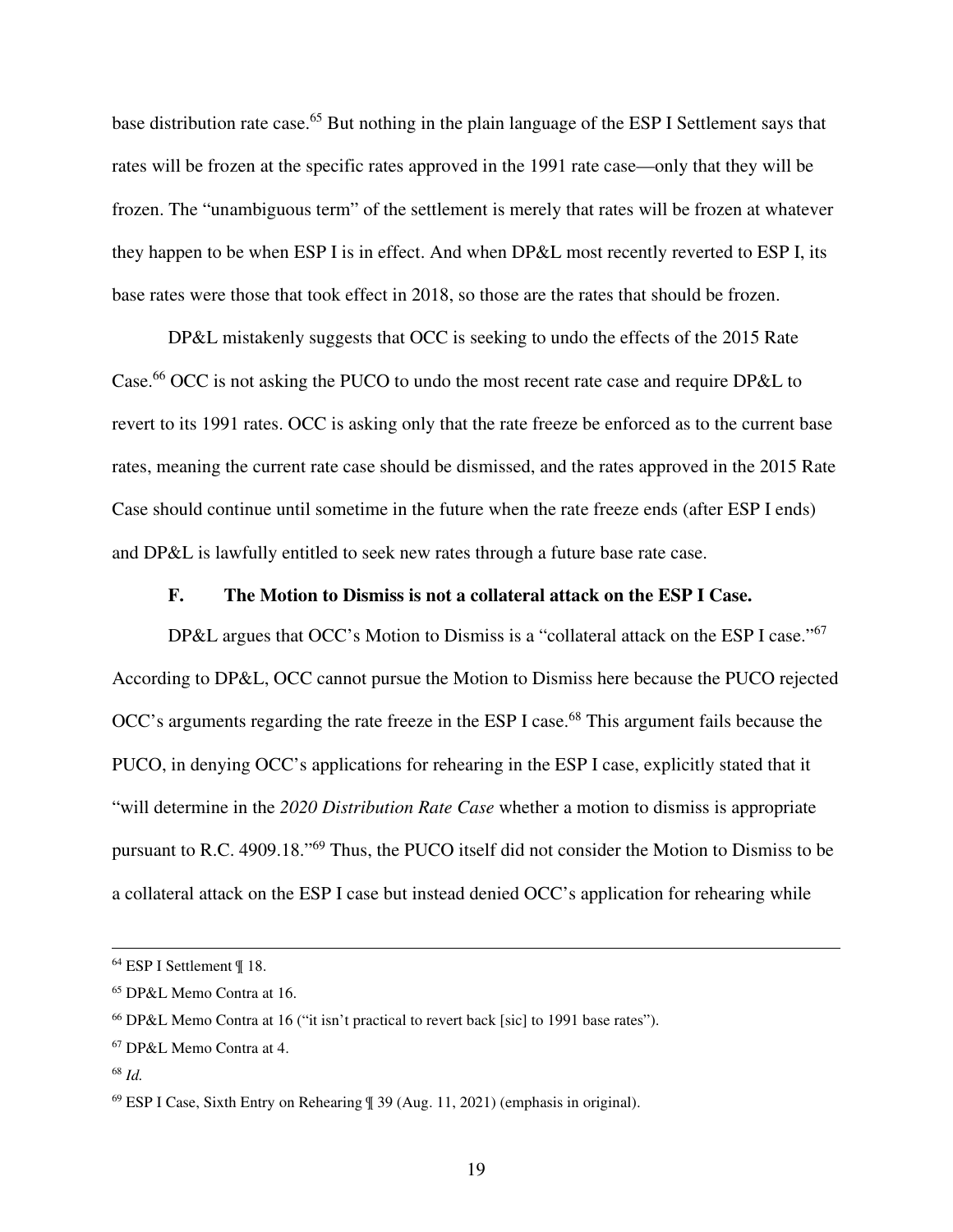deferring any ruling on the Motion to Dismiss to this case. OCC has the right to pursue the Motion to Dismiss, notwithstanding any PUCO rulings in the ESP I Case.

Further, the ESP I Case remains pending. OCC intends to appeal the ESP I Case, including the ruling regarding the rate freeze. Today, August 27, 2021, OCC filed its appeal which was docketed as S.Ct. Case No. 2021-1068. OCC's Motion to Dismiss is therefore necessary to preserve all rights. In that regard, the Motion to Dismiss is consistent with OCC's continued litigation and appeal of the ESP I Case.

### **G. OCC's conduct in other proceedings does not bar OCC from enforcing the rate freeze here.**

In a final attempt to thwart OCC's enforcement of the rate freeze, DP&L cites miscellaneous instances where OCC allegedly took positions that are inconsistent with the rate freeze. Even a cursory glance at these examples demonstrates that DP&L's claims have no merit.

First, DP&L notes that in testimony filed in its DP&L's quadrennial review case, OCC filed the testimony of witness Matthew Kahal, wherein Mr. Kahal asserted that DP&L's financial projections should include the results of a distribution rate case.<sup>70</sup> From this, DP&L leaps to the conclusion that Mr. Kahal's expert opinion regarding financial projections is akin to OCC admitting that the rate freeze does not apply. But DP&L ignores two things about this case. First, Mr. Kahal's testimony was that DP&L would need to file a base distribution case *if it were operating under an MRO*, which would necessarily mean that ESP I ended.<sup>71</sup> Thus, Mr. Kahal's testimony is consistent with the rate freeze. Further, OCC's position in the quadrennial review

<sup>70</sup> DP&L Memo Contra at 17.

<sup>71</sup> *In re Application of the Dayton Power & Light Co. for a Finding that its Current Elec. Sec. Plan Passes the Significantly Excessive Earnings Test & More Favorable in the Aggregate Test in R.C. 4928.143(E)*, Case No. 20- 680-EL-UNC, Supplemental Direct Testimony of Matthew I. Kahal on Behalf of the Office of the Ohio Consumers' Counsel at 30-31 (Dec. 17, 2020).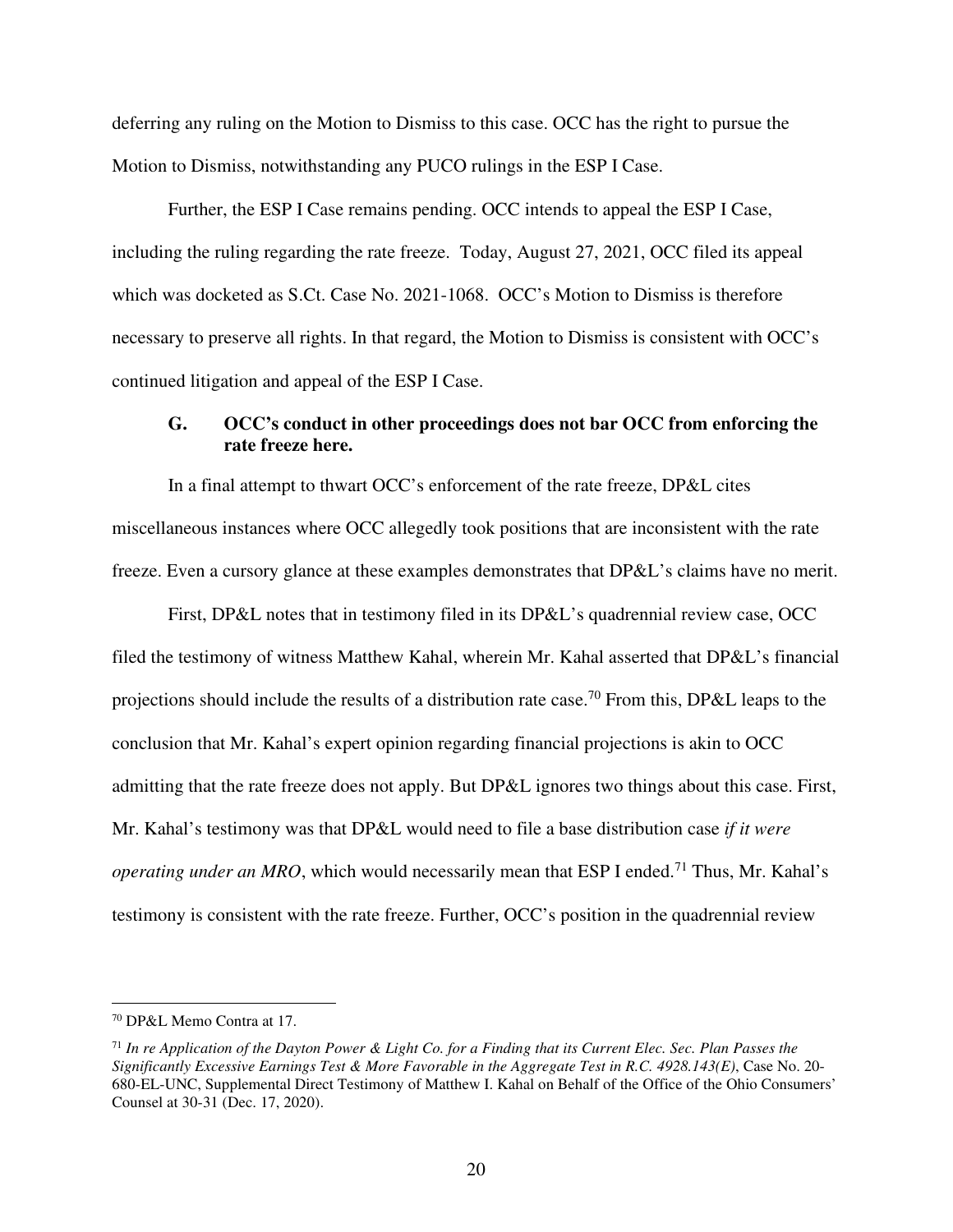case was that the PUCO should terminate ESP I and require DP&L to move to an MRO.<sup>72</sup> If ESP I were terminated, as OCC recommended, then there would be no rate freeze. So, OCC's assumption that there might be a rate case in the future is entirely consistent with OCC's recommendations in that case.

Second, DP&L notes that under the 2015 Rate Case Settlement, DP&L's distribution investment rider would be reset to zero if DP&L did not file a base rate case before October 31,  $2022<sup>73</sup>$  This is true. But DP&L then argues that "OCC did not assert in that case (or seek rehearing) that the distribution rate case could or would be barred by an ESP I rate freeze, which is yet another waiver of the issue by OCC."<sup>74</sup> There is no such waiver here. The 2015 Rate Case Settlement does not *require* DP&L to file a base rate case at all; it simply says that in the absence of a base rate case, a certain rider would be set to zero. OCC was under no obligation to warn DP&L that the rate freeze might prevent DP&L from obtaining a rate increase, thus making it likely that the distribution investment rider would be set to zero.

Further, at the time of the 2015 Rate Case settlement, ESP I had already been terminated and replaced by ESP III. DP&L cannot possibly suggest that OCC waived the right to enforce a provision of an ESP that was not even in effect at the time. Additionally, the 2015 Rate Case Settlement explicitly says that it was "submitted for purposes of this proceeding only, and is not deemed binding in any other proceeding, ... nor is it to be offered or relied upon in any other proceedings, except as necessary to enforce the terms of the Stipulation."<sup>75</sup> DP&L is therefore

<sup>72</sup> *Id.*, Initial Brief for Consumer Protection by Office of the Ohio Consumers' Counsel at 18-20 (Feb. 12, 2021).

<sup>73</sup> DP&L Memo Contra at 18 (DP&L mistakenly says that the date is January 1, 2025; the 2015 Rate Case Settlement says October 31, 2022). *See In re Application of the Dayton Power & Light Co. to Increase its Rates for Elec. Distribution*, Case No. 15-1830-EL-AIR, Stipulation and Recommendation at 7 (June 18, 2018) (the "2015 Rate Case Settlement").

<sup>74</sup> DP&L Memo Contra at 18.

<sup>75</sup> 2015 Rate Case Settlement at 15-16.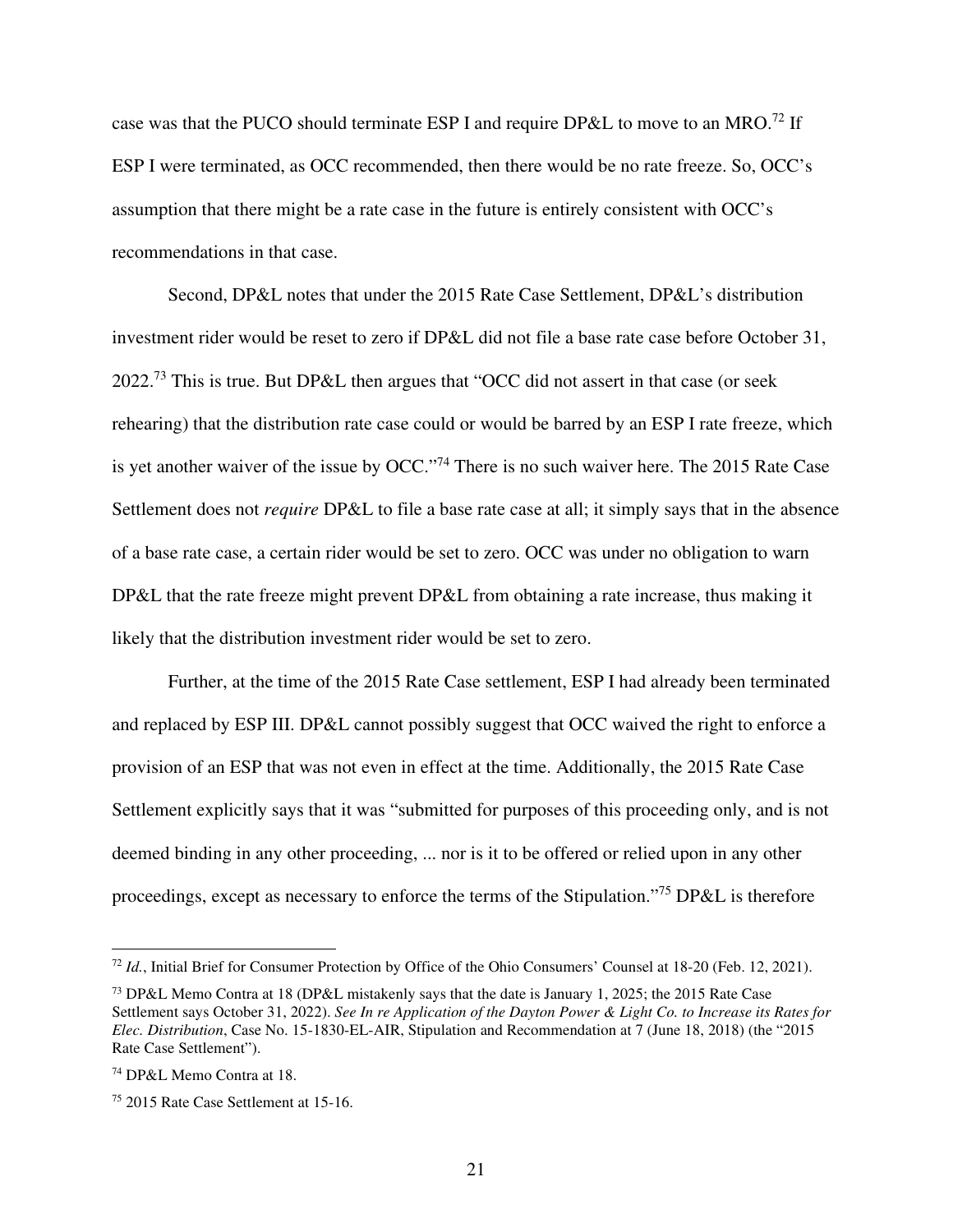barred from using the settlement against OCC by arguing that OCC signing the settlement constitutes a waiver of all related issues in the future. The entire point of signing a settlement is that parties are choosing not to litigate each and every issue, in the interest of compromise. If such compromise is later used as a sword, causing parties to waive arguments on any issues resolved in the settlement, parties will be reluctant to settle any case for concern that their hands will be tied in the future when similar issues arise.

Finally, DP&L points to comments that OCC recently submitted to the PUCO for its Cost of Capital Forum.<sup>76</sup> DP&L claims that these comments somehow caused OCC to waive the rate freeze issue. As a threshold matter, the PUCO's Cost of Capital Forum was just that—a forum not a formal PUCO proceeding with a formal docket. OCC certainly cannot be deemed to have waived substantive rights in PUCO proceedings by sharing its opinion through open dialogue with the PUCO in a forum. If the PUCO were to rule that parties' positions in forums and workshops can be used against them to bar arguments in PUCO proceedings, it would substantially chill any future participation by stakeholders in these informal PUCO settings.

Further, in those comments, one of OCC's primary points was that many Ohio utilities have a stale cost of capital (rate of return, cost of debt, and capital structure) because they do not file base rate cases very often. OCC's concern with lack of rate cases is that (i) they are being avoided because of excessive single-issue ratemaking, which favors utilities, and (ii) the PUCO has consistently used the cost of capital from the last rate case for purposes of riders, even when the last rate case took place long ago. These positions have nothing at all to do with DP&L's rate freeze, and they certainly do not amount to OCC's endorsement of a base rate increase for DP&L.

<sup>76</sup> DP&L Memo Contra at 18.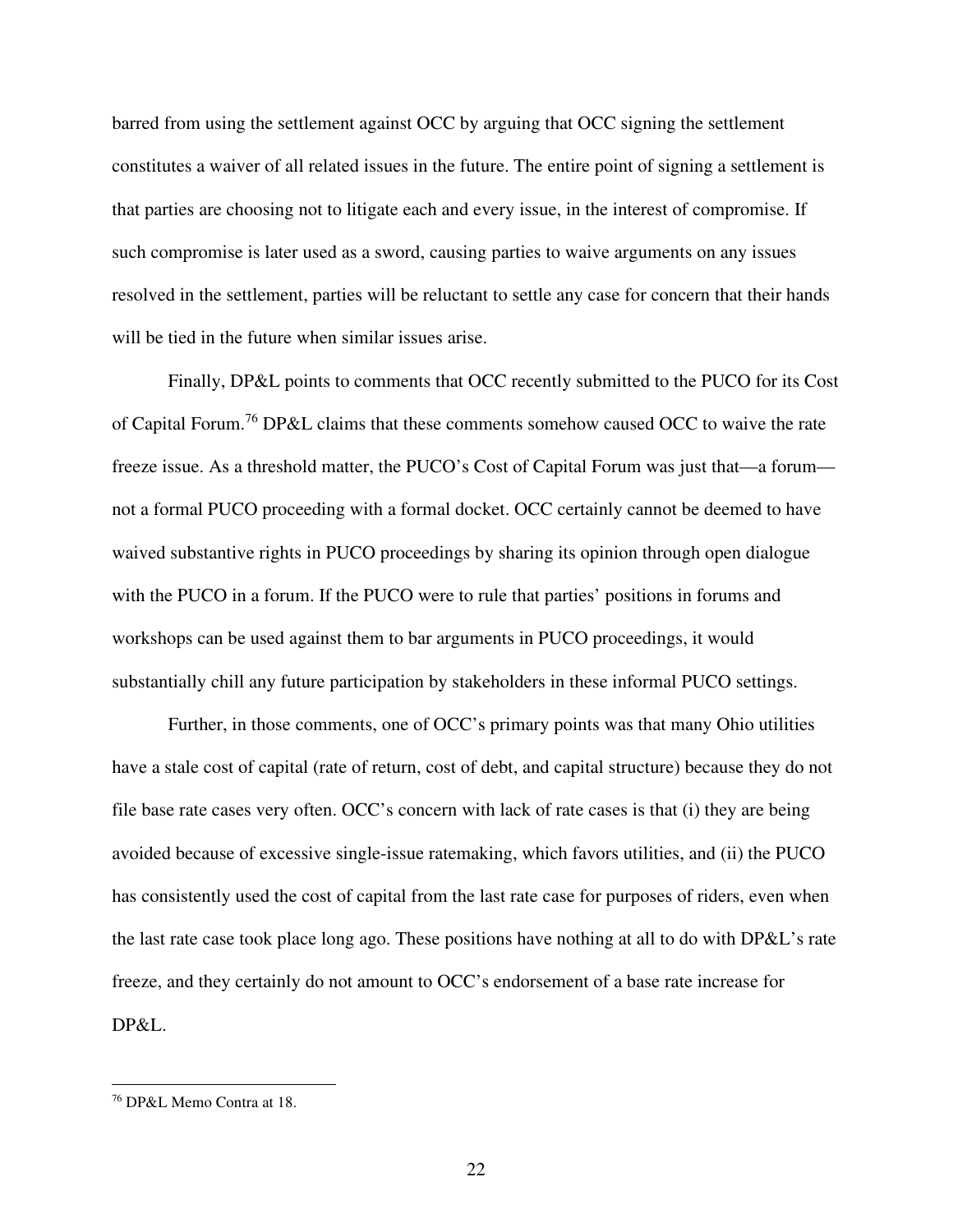#### **III. CONCLUSION**

DP&L has gotten more than its fair share of money from consumers in the last 12 years, including hundreds of millions of dollars more than it bargained for under the Rate Stabilization Charge. It is time, for once, that consumers receive the protection that *they* deserve. The PUCO can—and should—protect consumers by enforcing the rate freeze and dismissing DP&L's latest attempt to charge consumers even more money for electric distribution service.

Respectfully submitted,

Bruce Weston (0016973) Ohio Consumers' Counsel

*/s/ Christopher Healey*  Christopher Healey (0086027) Counsel of Record Ambrosia E. Wilson (0096598) John Finnigan (0018689) Assistant Consumers' Counsel

#### **Office of the Ohio Consumers' Counsel**

 65 East State Street, 7th Floor Columbus, Ohio 43215 Telephone [Healey]: (614)-466-9571 Telephone [Wilson]: (614)-466-1292 Telephone [Finnigan]: (614) 466-9585 christopher.healey@occ.ohio.gov ambrosia.wilson@occ.ohio.gov john.finnigan@occ.ohio.gov (willing to accept service by e-mail)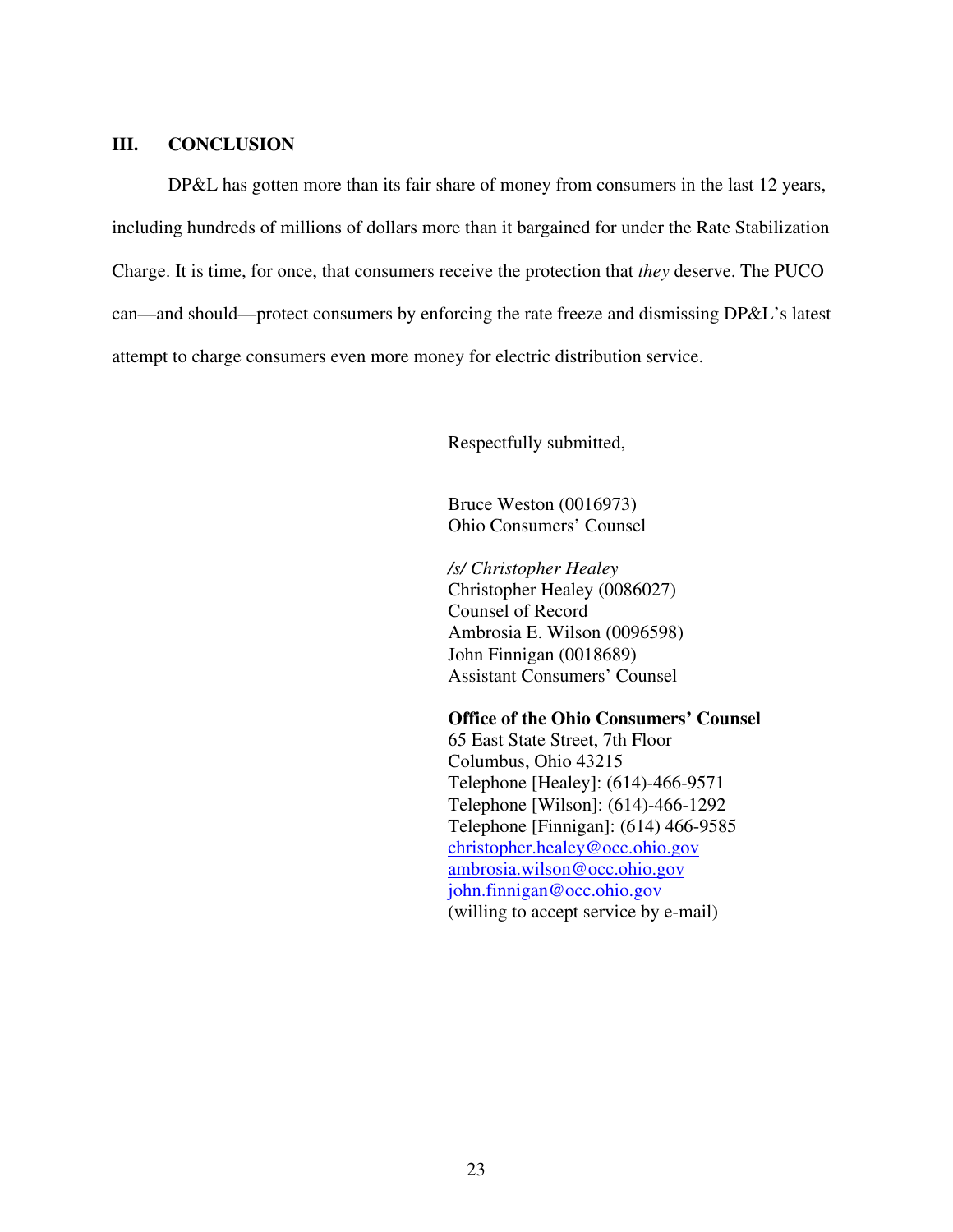## **CERTIFICATE OF SERVICE**

I hereby certify that a copy of this *Reply* was served on the persons stated below *via*

electronic transmission, this 27th day of August 2021.

*/s/ Christopher Healey* 

Christopher Healey Assistant Consumers' Counsel

The PUCO's e-filing system will electronically serve notice of the filing of this document on the following parties:

### **SERVICE LIST**

jodi.bair@ohioAGO.gov kyle.kern@ohioAGO.gov chelsea.fletcher@ohioAGO.gov bmckenney@mcneeslaw.com mjsettineri@vorys.com glpetrucci@vorys.com dromig@armadapower.com dparram@bricker.com rmains@bricker.com ccox@elpc.org khernstein@bricker.com mwarnock@bricker.com little@litohio.com hogan@litohio.com ktreadway@oneenergyllc.com jdunn@oneenergyllc.com whitt@whitt-sturtevant.com fykes@whitt-sturtevant.com rhartley@fbtlaw.com cwieg@fbtlaw.com talexander@beneschlaw.com khehmeyer@beneschlaw.com ssiewe@beneschlaw.com

bojko@carpenterlipps.com paul@carpenterlipps.com michael.schuler@aes.com jsharkey@ficlaw.com djireland@ficlaw.com chollon@ficlaw.com mkurtz@BKLlawfirm.com kboehm@BKLlawfirm.com jkylercohn@BKLlawfirm.com bethany.allen@igs.com Joe.oliker@igs.com Michael.nugent@igs.com Evan.betterton@igs.com Stephanie.chmiel@thompsonhine.com Kevin.oles@thompsonhine.com Fdarr2019@gmail.com rdove@keglerbrown.com cgrundmann@spilmanlaw.com dwilliamson@spilmanlaw.com mpritchard@mcneeslaw.com rglover@mcneeslaw.com mleppla@theOEC.org tdougherty@theOEC.org ctavenor@theOEC.org

### Attorney Examiners:

patricia.schabo@puco.ohio.gov Michael.williams@puco.ohio.gov